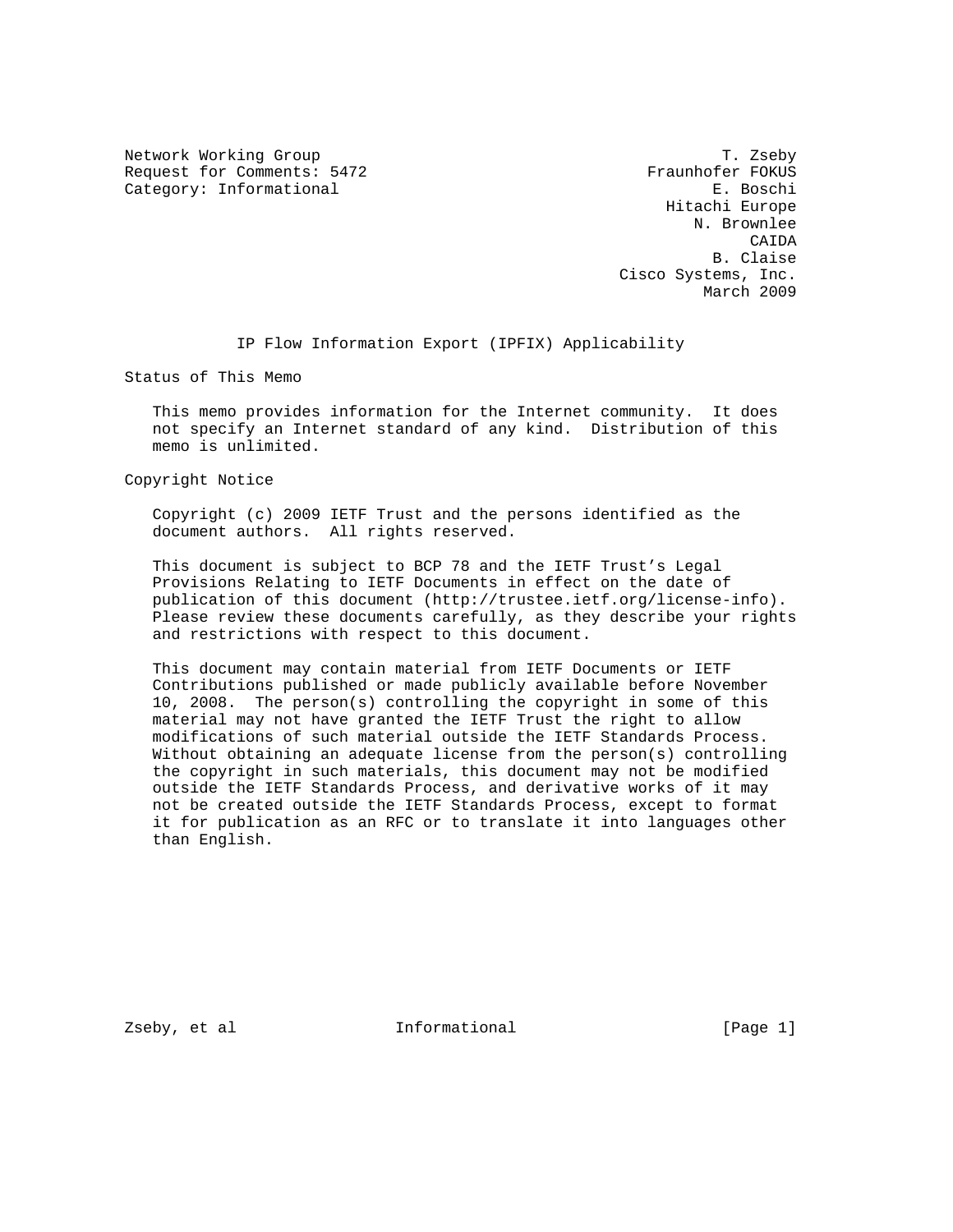# Abstract

 In this document, we describe the applicability of the IP Flow Information eXport (IPFIX) protocol for a variety of applications. We show how applications can use IPFIX, describe the relevant Information Elements (IEs) for those applications, and present opportunities and limitations of the protocol. Furthermore, we describe relations of the IPFIX framework to other architectures and frameworks.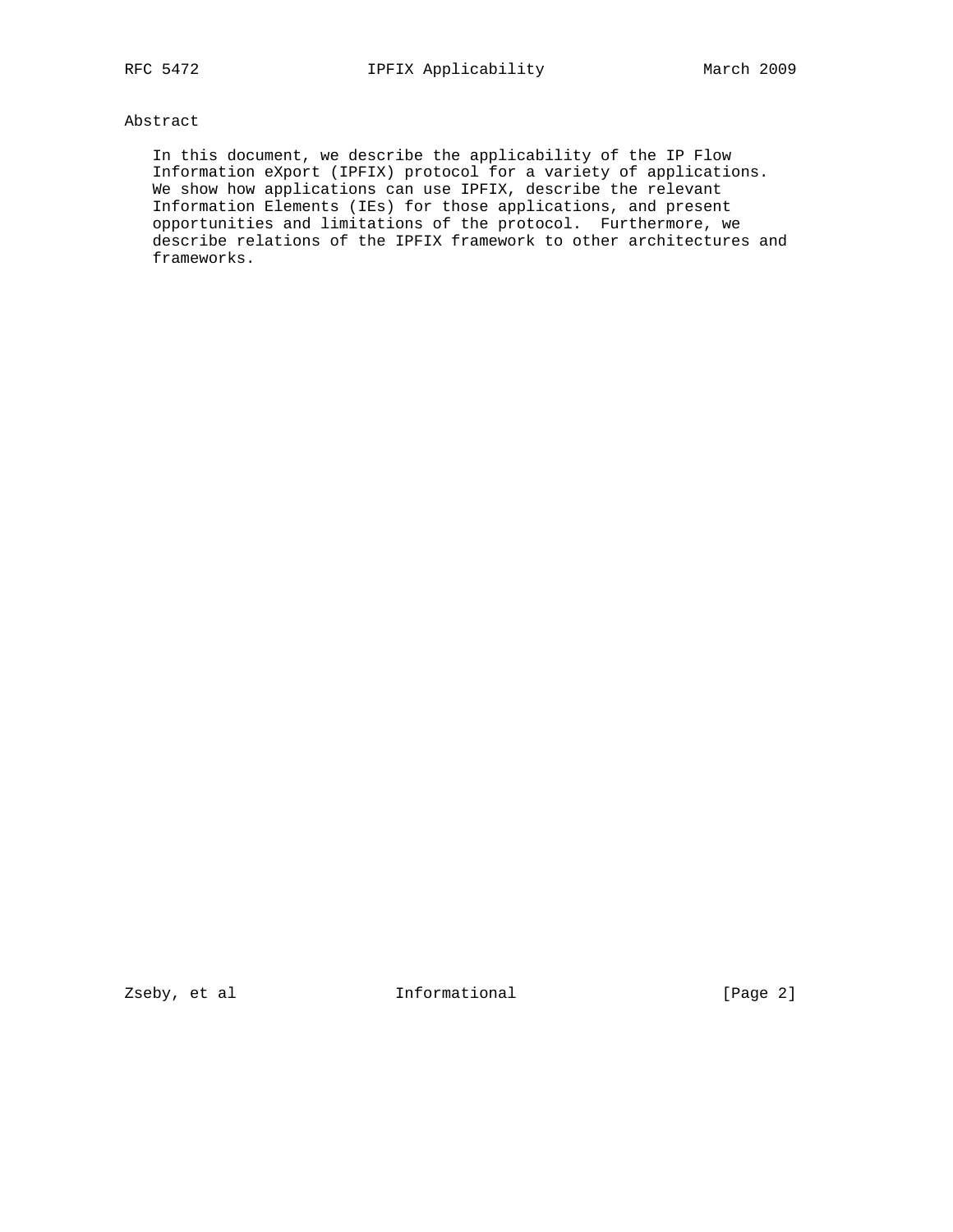| Table of Contents |
|-------------------|
|-------------------|

|  | 2.5.1. Correlating Events from Multiple                   |  |
|--|-----------------------------------------------------------|--|
|  | Observation Points 12                                     |  |
|  | 2.6. Inter-Domain Exchange of IPFIX Data 14               |  |
|  | 2.7. Export of Derived Metrics 14                         |  |
|  |                                                           |  |
|  | 3. Relation of IPFIX to Other Frameworks and Protocols 16 |  |
|  |                                                           |  |
|  |                                                           |  |
|  |                                                           |  |
|  |                                                           |  |
|  |                                                           |  |
|  | 3.5.1. Connecting via a AAA Client 20                     |  |
|  | 3.5.2. Connecting via an Application Specific             |  |
|  |                                                           |  |
|  |                                                           |  |
|  |                                                           |  |
|  |                                                           |  |
|  | 3.6.3. Configuration and Management 22                    |  |
|  |                                                           |  |
|  |                                                           |  |
|  |                                                           |  |
|  |                                                           |  |
|  | 4.1. Using IPFIX for Other Applications than Listed in    |  |
|  |                                                           |  |
|  | 4.2. Using IPFIX for Billing (Reliability Limitations) 24 |  |
|  | 4.3. Using a Different Transport Protocol than SCTP 25    |  |
|  |                                                           |  |
|  |                                                           |  |
|  | 4.6. Exporting Bidirectional Flow Information 26          |  |
|  |                                                           |  |
|  |                                                           |  |
|  |                                                           |  |
|  |                                                           |  |
|  |                                                           |  |
|  |                                                           |  |

Zseby, et al **Informational** [Page 3]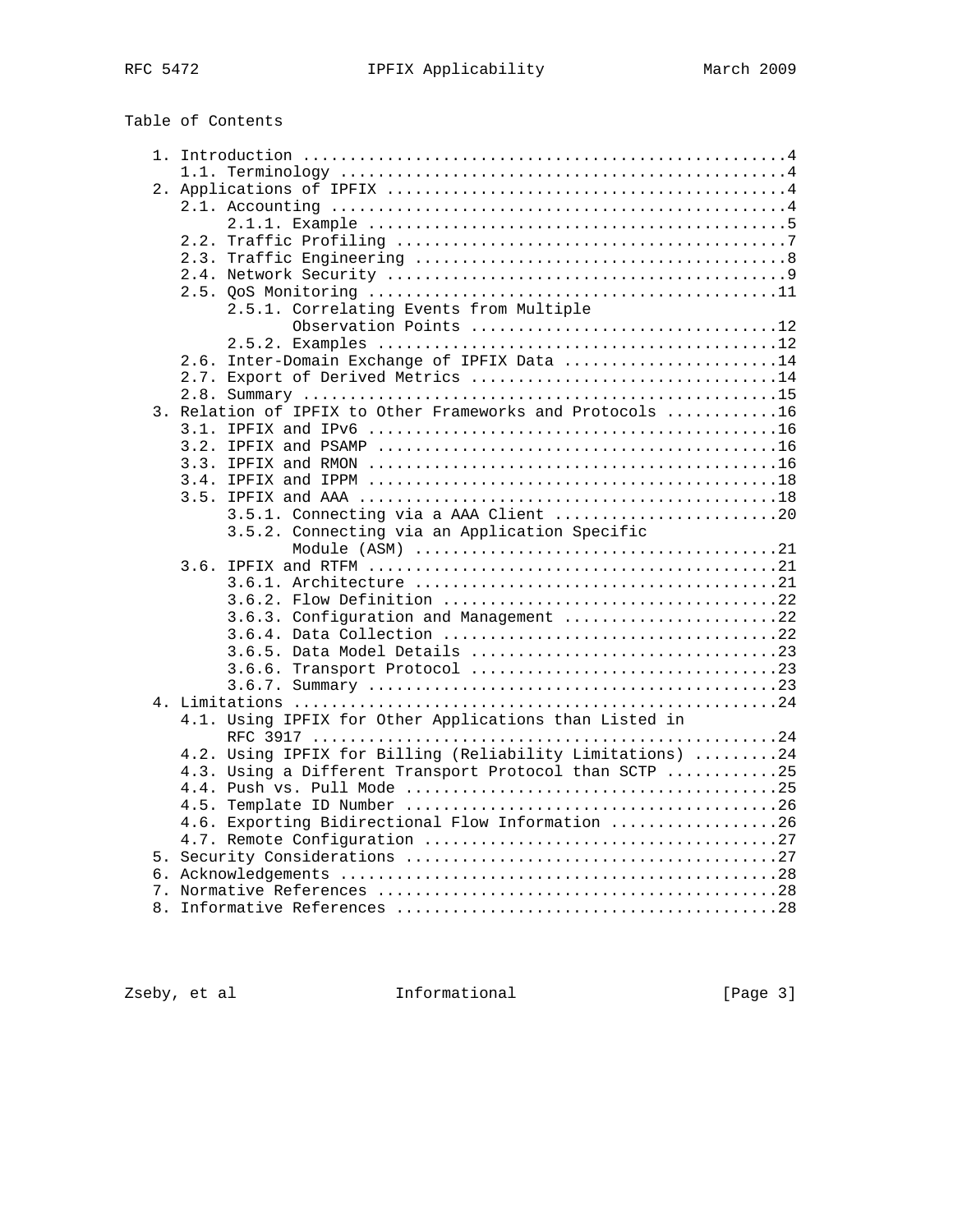# 1. Introduction

 The IPFIX protocol defines how IP Flow information can be exported from routers, measurement probes, or other devices. IP Flow information provides important input data for a variety of applications. The IPFIX protocol is a general data transport protocol that is easily extensible to suit the needs of such applications. In this document, we describe how typical applications can use the IPFIX protocol and show opportunities and limitations of the protocol. Furthermore, we describe the relationship of IPFIX to other frameworks and architectures. Although examples in this document are shown for IPv4 only, the applicability statements apply to IPv4 and IPv6. IPFIX provides appropriate Information Elements for both IP versions.

# 1.1. Terminology

 IPFIX-specific terminology used in this document is defined in Section 2 of [RFC5101]. In this document, as in [RFC5101], the first letter of each IPFIX-specific term is capitalized.

# 2. Applications of IPFIX

 IPFIX data enables several critical applications. The IPFIX target applications and the requirements that originate from those applications are described in [RFC3917]. Those requirements were used as basis for the design of the IPFIX protocol. This section describes how these target applications can use the IPFIX protocol. Considerations for using IPFIX for other applications than those described in [RFC3917] can be found in Section 4.1.

### 2.1. Accounting

 Usage-based accounting is one of the target applications for IPFIX as defined in [RFC3917]. IPFIX records provide fine-grained measurement results for highly flexible and detailed usage reporting. Such data is used to realize usage-based accounting. Nevertheless, IPFIX does not provide the reliability required by usage-based billing systems as defined in [RFC2975] (see Section 4.2). The accounting scenarios described in this document only provide limited reliability as explained in Section 4.2 and should not be used in environments where reliability as demanded by [RFC2975] is mandatory.

 In order to realize usage-based accounting with IPFIX, the Flow definition has to be chosen in accordance to the accounting purpose, such as trend analysis, capacity planning, auditing, or billing and cost allocation where some loss of data can be tolerated (see Section 4.2).

Zseby, et al informational informational [Page 4]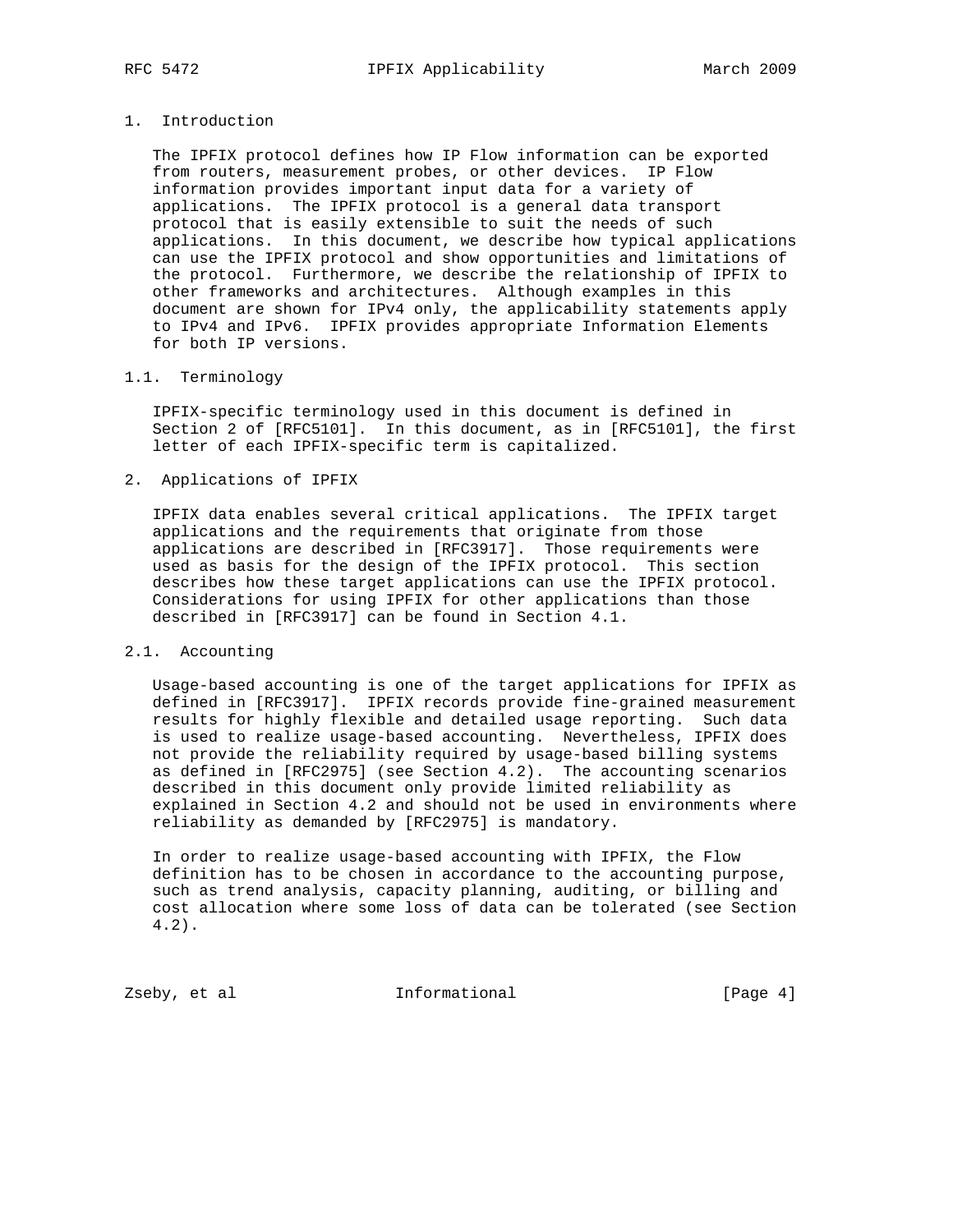Flows can be distinguished by various IEs (e.g., packet header fields) from [RFC5102]. Due to the flexible IPFIX Flow definition, arbitrary Flow-based accounting models can be realized without extensions to the IPFIX protocol.

 Accounting can, for instance, be based on individual end-to-end Flows. In this case, it can be realized with a Flow definition determined by the quintuple consisting of source address (sourceIPv4Address), destination address (destinationIPv4Address), protocol (protocolIdentifier), and port numbers (udpSourcePort, udpDestinationPort). Another example is class-dependent accounting (e.g., in a Diffserv network). In this case, Flows could be distinguished just by the Diffserv codepoint (DSCP) (ipDiffServCodePoint) and IP addresses (sourceIPv4Address, destinationIPv4Address). The essential elements needed for accounting are the number of transferred packets and bytes per Flow, which can be represented by the per-flow counter IEs (e.g., packetTotalCount, octetTotalCount).

 For accounting purposes, it would be advantageous to have the ability to use IPFIX Flow Records as accounting input in an Authentication, Authorization, and Accounting (AAA) infrastructure. AAA servers then could provide the mapping between user and Flow information. Again for such scenarios the limited reliability currently provided by IPFIX has to be taken into account.

# 2.1.1. Example

 Please note: As noted in [RFC3330], the address block 192.0.2.0/24 may be used for example addresses. In the example below, we use two example networks. In order to be conformant to [RFC3330], we divide the given address block into two networks by subnetting with a 25-bit netmask (192.0.2.0/25) as follows:

 Network A: 192.0.2.0 ... 192.0.2.127 Network B: 192.0.2.128 ... 192.0.2.255

 Let's suppose someone needs to monitor the individual Flows in a Diffserv network in order to compare traffic amount trend with the terms outlined in a Service Level Agreement (SLA). Flows are distinguished by source and destination address. The information to export in this case is:

- IPv4 source IP address: sourceIPv4Address in [RFC5102], with a length of 4 octets
- IPv4 destination IP address: destinationIPv4Address in [RFC5102], with a length of 4 octets

Zseby, et al **Informational** [Page 5]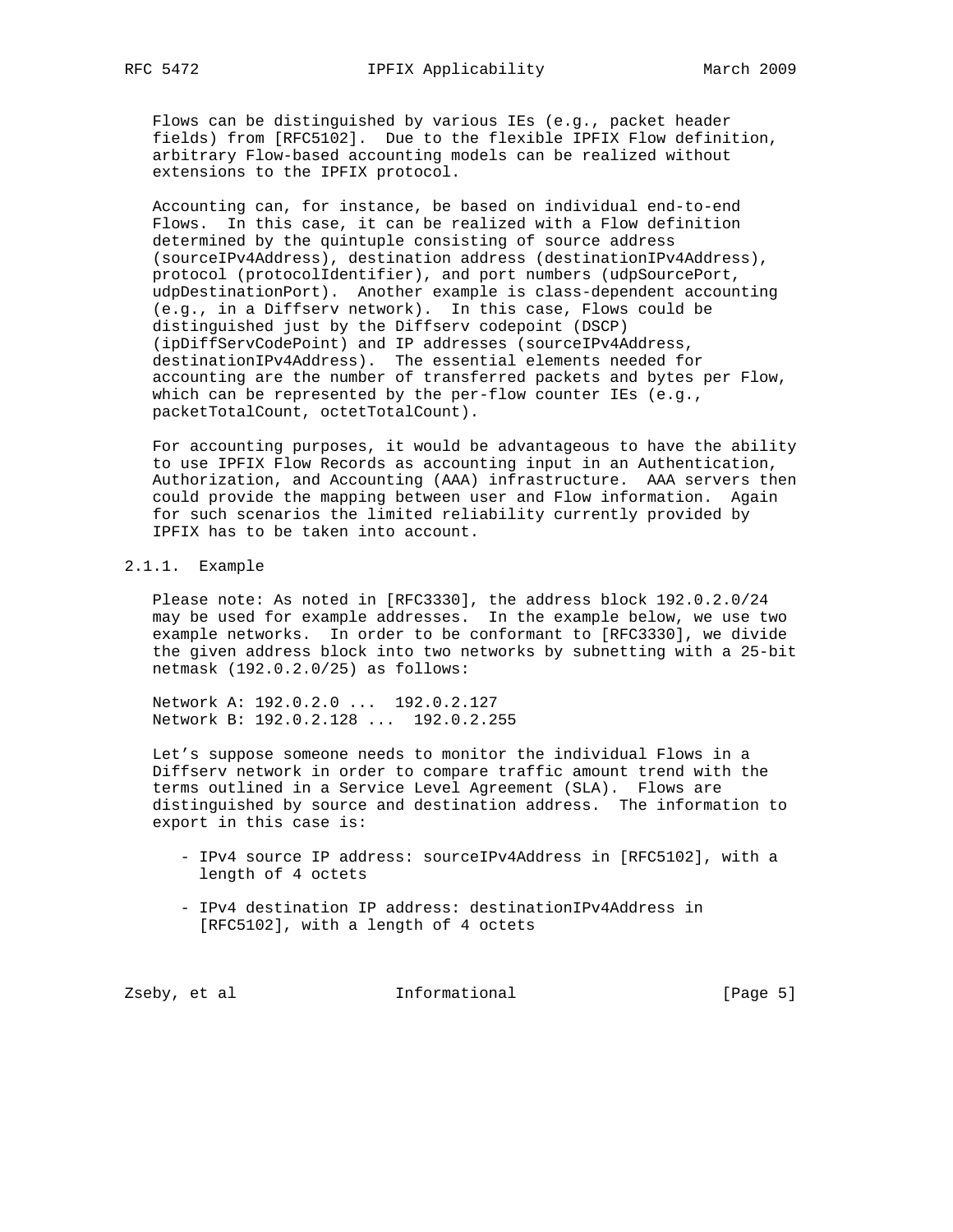- DSCP: ipDiffServCodePoint in [RFC5102], with a length of 1 octet
- Number of octets of the Flow: octetDeltaCount in [RFC5102], with a length of 4 octets

The Template set will look as follows:

 +-+-+-+-+-+-+-+-+-+-+-+-+-+-+-+-+-+-+-+-+-+-+-+-+-+-+-+-+-+-+-+-+ | Set ID = 2 | Length = 24 octets | +-+-+-+-+-+-+-+-+-+-+-+-+-+-+-+-+-+-+-+-+-+-+-+-+-+-+-+-+-+-+-+-+ Template ID 256 | Field Count = 4 +-+-+-+-+-+-+-+-+-+-+-+-+-+-+-+-+-+-+-+-+-+-+-+-+-+-+-+-+-+-+-+-+  $|0|$  sourceIPv4Address = 8 | +-+-+-+-+-+-+-+-+-+-+-+-+-+-+-+-+-+-+-+-+-+-+-+-+-+-+-+-+-+-+-+-+  $|0|$  destinationIPv4Address = 12 | Field Length = 4 +-+-+-+-+-+-+-+-+-+-+-+-+-+-+-+-+-+-+-+-+-+-+-+-+-+-+-+-+-+-+-+-+  $|0|$  ipDiffServCodePoint = 195 | Field Length = 1 +-+-+-+-+-+-+-+-+-+-+-+-+-+-+-+-+-+-+-+-+-+-+-+-+-+-+-+-+-+-+-+-+  $|0|$  octetDeltaCount = 1  $|$  Field Length = 4 +-+-+-+-+-+-+-+-+-+-+-+-+-+-+-+-+-+-+-+-+-+-+-+-+-+-+-+-+-+-+-+-+

 The information to be exported might be as listed in the following example table:

|            | Src. IP addr.   Dst. IP addr.   DSCP   Octets Number |    |        |
|------------|------------------------------------------------------|----|--------|
| 192.0.2.12 | 192.0.2.144                                          | 46 | 120868 |
| 192.0.2.24 | 192.0.2.156                                          | 46 | 310364 |
| 192.0.2.36 | 192.0.2.168                                          | 46 | 241239 |

 In the example we use Diffserv codepoint 46, recommended for the Expedited Forwarding Per Hop Behavior (EF PHB) in [RFC3246].

Zseby, et al **Informational** [Page 6]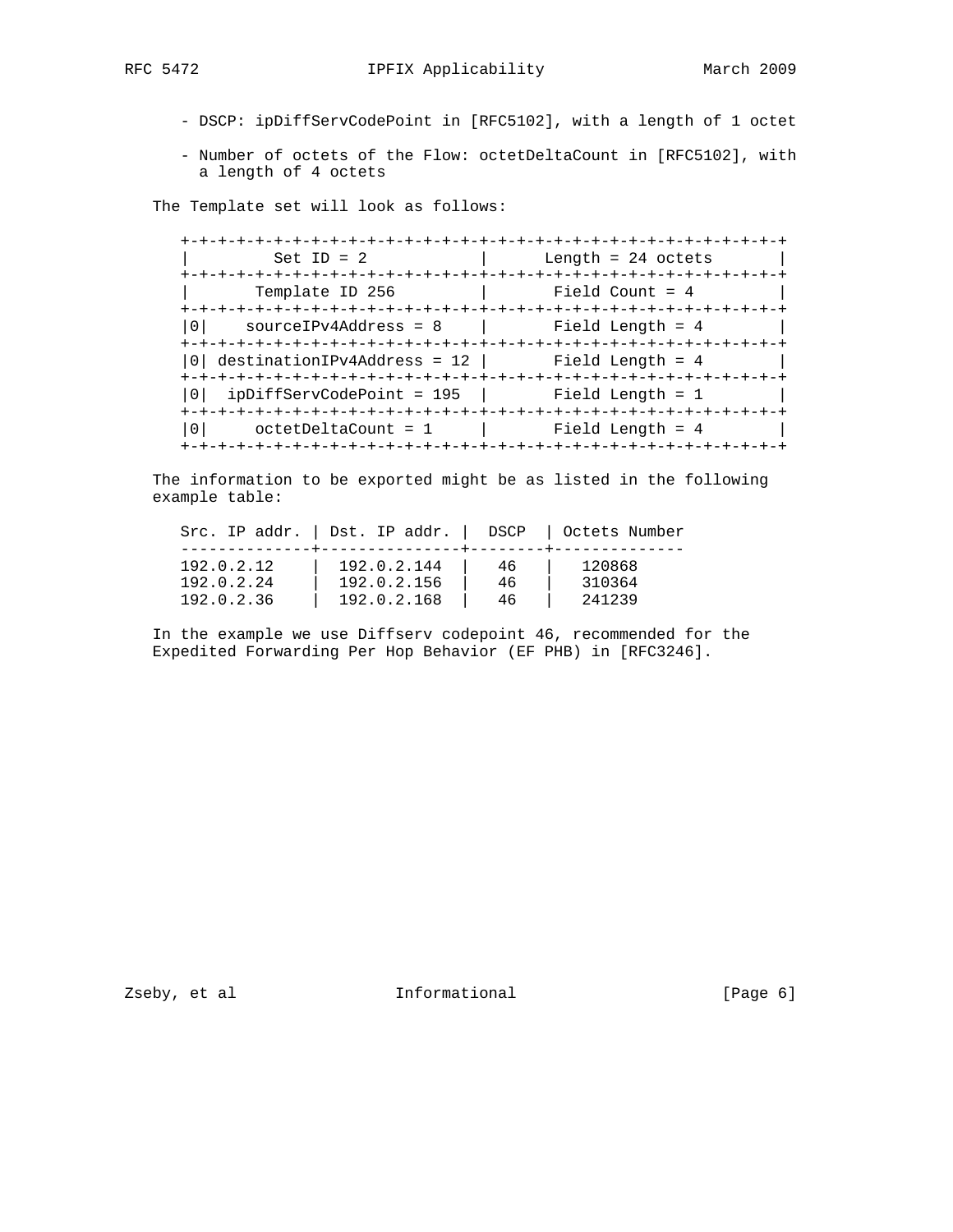The Flow Records will then look as follows:

| ∩                                            |                                                         |                                    |                        |
|----------------------------------------------|---------------------------------------------------------|------------------------------------|------------------------|
| $\Omega$<br>$\overline{3}$<br>$\overline{2}$ | 4 5 6 7 8 9 0 1 2 3 4 5 6 7 8 9 0 1 2 3 4 5 6 7 8 9 0 1 |                                    |                        |
| $+ - + - +$                                  | Set ID = $256$                                          |                                    | Length = $43$          |
| +-+-+-+-+-+-+-+-+-+-+-+                      | 192.0.2.12                                              | -+-+-+-+-+-+-+-+-+-+-+-            | -+-+-+                 |
|                                              | -+-+-+-+-+-+-+-+-                                       | 192.0.2.144<br>-+-+-+-+-+-         |                        |
| 46                                           |                                                         | 120868<br>$-+ - + - + - + - + - +$ |                        |
| <b>+-+-+-+-+-+-</b>                          |                                                         | 192.0.2.24                         |                        |
| ナーナーナーナーナーナー                                 | -+-+<br>-+-+-+-                                         | $- + - + - +$<br>192.0.2.156       |                        |
|                                              | 46<br>-+-+-+-+-+-+-+-+-+-                               |                                    | 310364<br>-+-+-+-+-+-+ |
|                                              |                                                         | 192.0.2.36                         |                        |
|                                              | -+-+-+-+-+-+-+                                          | - +<br>192.0.2.168                 |                        |
|                                              |                                                         | -+-+-+-+-+-+-+-+-+-+-+-+<br>46     | -+-+-+-+               |
|                                              | -+-+-+-+-+-+-+                                          | -+-+-+                             |                        |

# 2.2. Traffic Profiling

 Measurement results reported in IPFIX records can provide useful input for traffic profiling. IPFIX records captured over a long period of time can be used to track and anticipate network growth and usage. Such information is valuable for trend analysis and network planning.

 The parameters of interest are determined by the profiling objectives. Example parameters for traffic profiling are Flow duration, Flow volume, burstiness, the distribution of used services and protocols, the amount of packets of a specific type, etc. [RFC3917].

 The distribution of services and protocols in use can be analyzed by configuring appropriate Flows Keys for Flow discrimination. Protocols can be distinguished by the protocolIdentifier IE. Portnumbers (e.g., udpDestinationPort) often provide information about services in use. Those Flow Keys are defined in [RFC5102]. If

Zseby, et al informational [Page 7]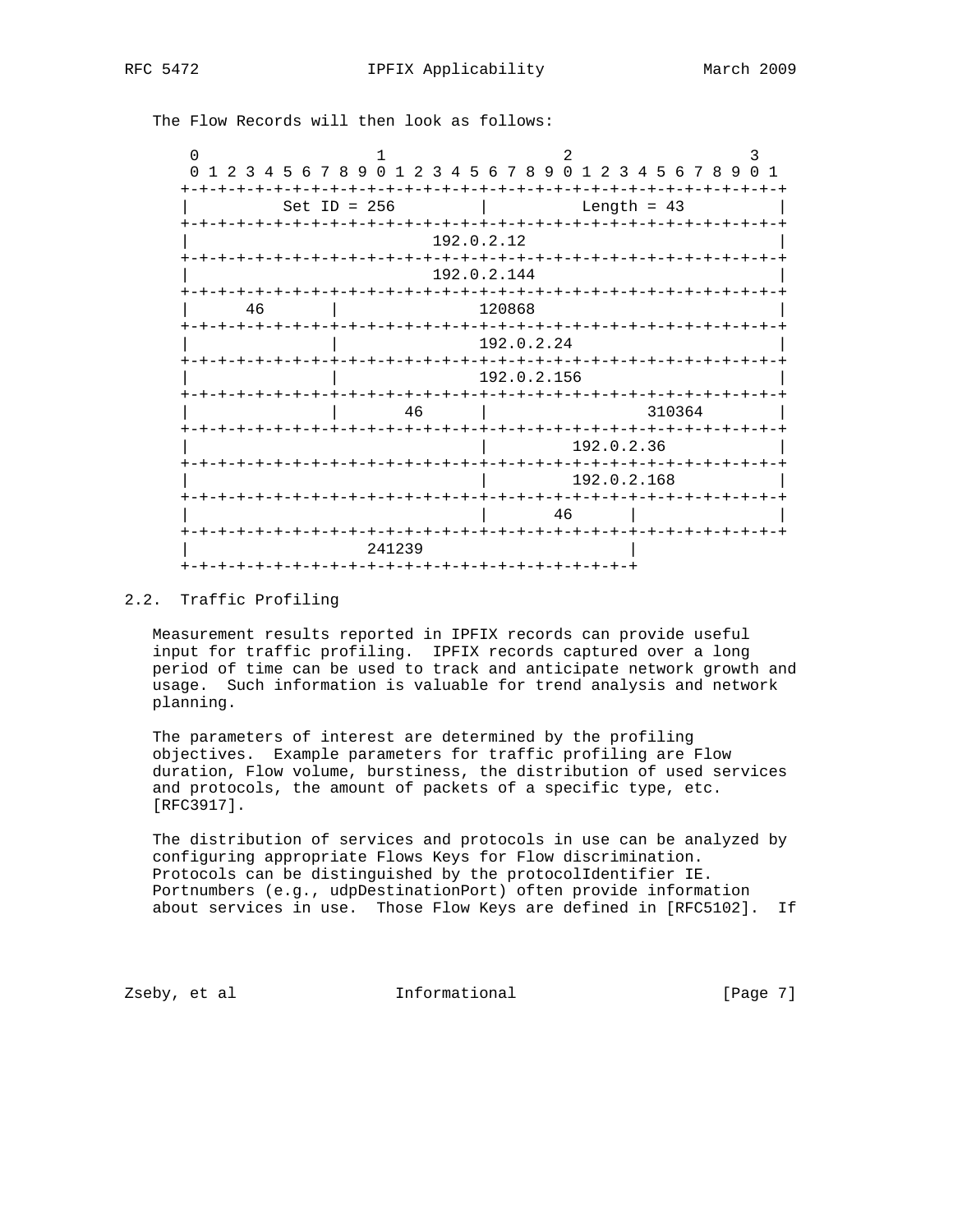portnumbers are not sufficient for service discrimination, further parts of the packet may be needed. Header fields can be expressed by IEs from [RFC5102].

 Packet payload can be reported by using the IE ipPayloadPacketSection in [RFC5477].

 The Flow duration can be calculated from the Flow Timestamp IEs defined in [RFC5102] (e.g., flowEndMicroseconds flowStartMicroseconds). The number of packets and number of bytes of a Flow are represented in the per-flow counter IEs (e.g., packetTotalCount, octetTotalCount). The burstiness of a Flow can be calculated from the Flow volume measured at different time intervals.

# 2.3. Traffic Engineering

 Traffic engineering aims at the optimization of network resource utilization and traffic performance [RFC2702]. Typical parameters are link utilization, load between specific network, nodes, number, size and entry/exit points of active Flows, and routing information [RFC3917].

 The size of Flows in packets and bytes can be reported by the IEs packetTotalCount and octetTotalCount. Utilization of a physical link can be reported by using a coarse-grained Flow definition (e.g., based on identifier IEs such as egressInterface or ingressInterface) and per-flow counter IEs (e.g., packetTotalCount, octetTotalCount) defined in [RFC5102].

 The load between specific network nodes can be reported in the same way if one interface of a network node receives only traffic from exactly one neighbor node (as is usually the case). If the ingress interface is not sufficient for an unambiguous identification of the neighbor node, sub-IP header fields IEs (like sourceMacAddress) can be added as Flow Keys.

 The IE observedFlowTotalCount provides the number of all Flows exported for the Observation Domain since the last initialization of the Metering Process [RFC5102]. If this IE is exported at subsequent points in time, one can derive the number of active Flows in a specific time interval from the difference of the reported counters. The configured Flow termination criteria have to be taken into account to interpret those numbers correctly.

 Entry and exit points can be derived from Flow Records if Metering Processes are installed at all edges of the network and results are mapped in accordance to Flow Keys. For this and other analysis methods that require the mapping of records from different

Zseby, et al **Informational** [Page 8]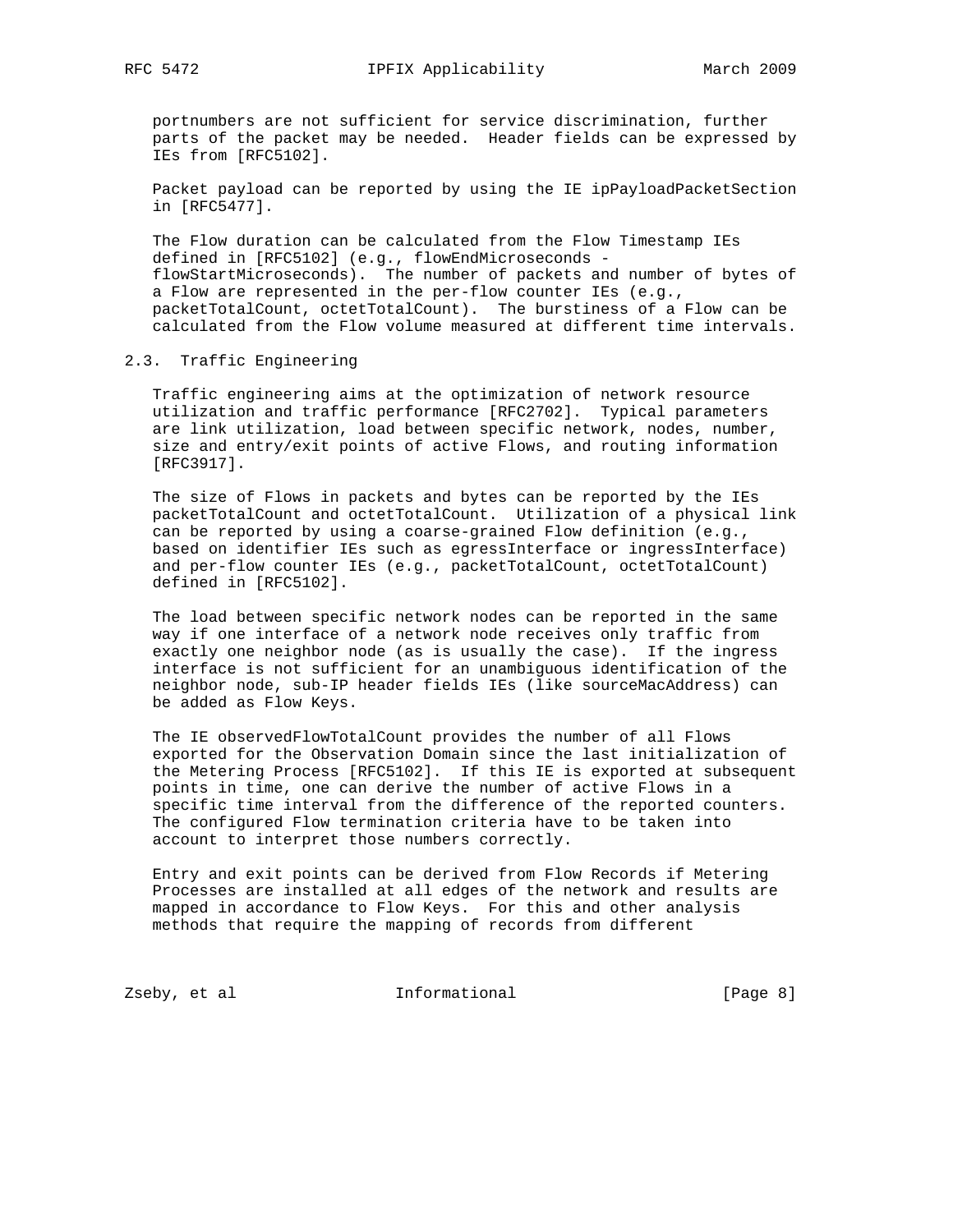Observation Points, the same Flow Keys should be used at all Observation Points. The path that packets take through a network can be investigated by using hash-based sampling techniques as described in [DuGr00] and [RFC5475]. For this, IEs from [RFC5477] are needed.

 Neither [RFC5102] nor [RFC5477] defines IEs suitable for exporting routing information.

# 2.4. Network Security

 Attack and intrusion detection are among the IPFIX target applications described in [RFC3917]. Due to the enormous amount of different network attack types, only general requirements could be addressed in [RFC3917].

 The number of metrics useful for attack detection is as diverse as attack patterns themselves. Attackers adapt rapidly to circumvent detection methods and try to hide attack patterns using slow or stealth attacks. Furthermore, unusual traffic patterns are not always caused by malicious activities. A sudden traffic increase may be caused by legitimate users who seek access to a recently published web content. Strange traffic patterns may also be caused by misconfiguration.

 IPFIX can export Flow information for arbitrary Flow definitions as defined in [RFC5101]. Packet information can be exported with IPFIX by using the additional Information Elements described in [RFC5477]. With this, theoretically all information about traffic in the network at the IP layer and above is accessible. This data either can be used directly to detect anomalies or can provide the basis for further post-processing to generate more complex attack detection metrics.

 Depending on the attack type, different metrics are useful. A sudden increase of traffic load can be a hint that an attack has been launched. The overall traffic at an Observation Point can be monitored using per-flow counter IEs like packetTotalCount or octetTotalCount as described in Section 2.3. The number of active Flows can be monitored by regular reporting of the observedFlowTotalCount defined in [RFC5102].

 A sudden increase of Flows from different sources to one destination may be caused by an attack on a specific host or network node using spoofed addresses. The number of Flows from or to specific networks or hosts can be observed by using source and destination addresses as Flow Keys and observing the number of active Flows as explained above. Many Flows to the same machine, but on different ports, or many Flows to the same port and different machines may be an

Zseby, et al **Informational** [Page 9]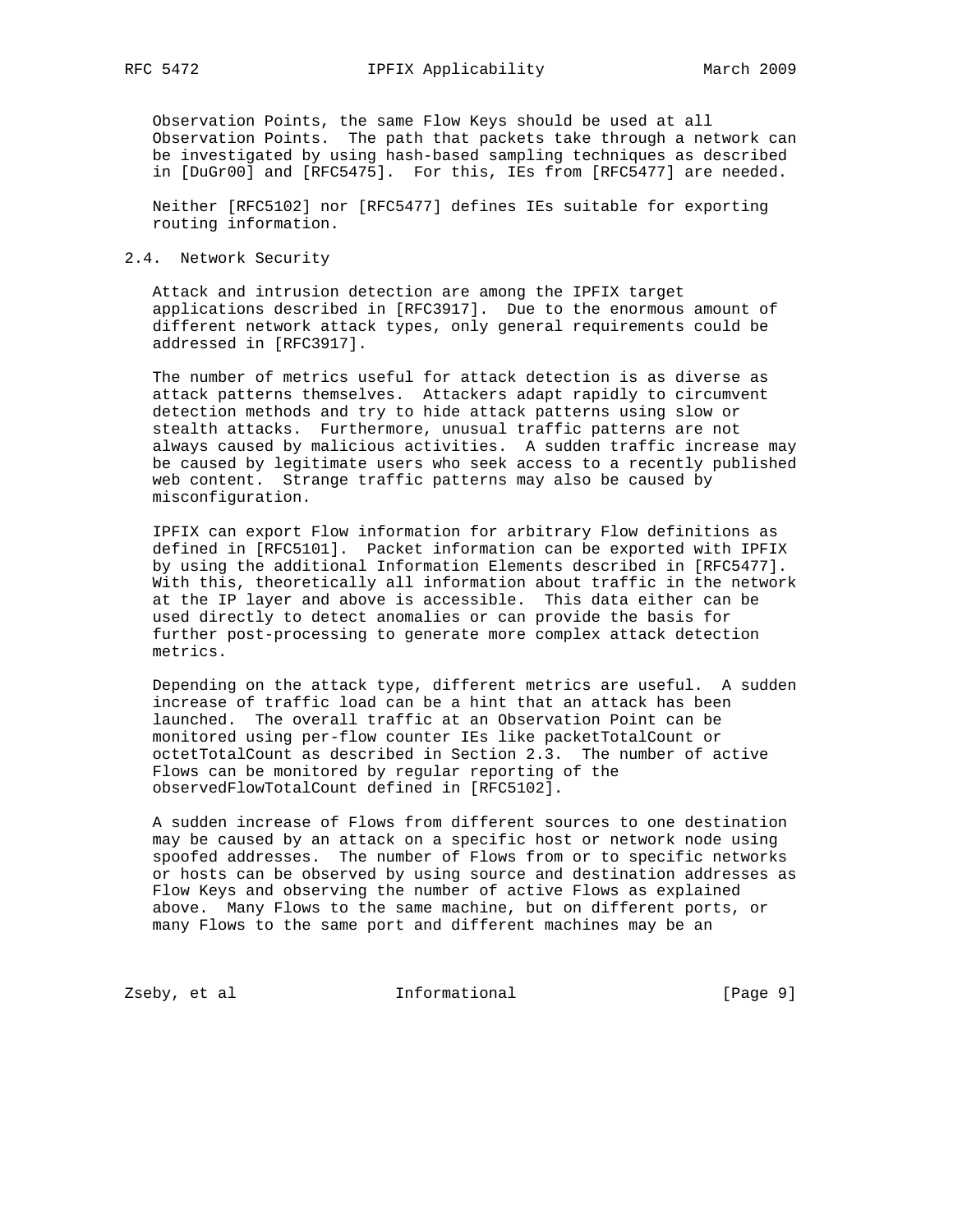indicator for vertical or horizontal port scanning activities. The number of Flows to different ports can be reported by using the portnumber Information Elements (udpSourcePort, udpDestinationPort, tcpSourcePort, tcpDestinationPort) defined in [RFC5102] as Flow Keys.

 An unusual ratio of TCP-SYN to TCP-FIN packets can refer to SYN flooding. The number of SYN and FIN packets in a Flow can be reported with the IPFIX Information Elements tcpSynTotalCount and tcpFinTotalCount defined in [RFC5102].

 Worms may leave signatures in traffic patterns. Detecting such events requires more detailed measurements and post-processing than detecting simple changes in traffic volumes.

 A difficult task is the separation of good from bad packets to prepare and launch counteraction. This may require a deeper look into packet content by using further header field IEs from [RFC5102] and/or packet payloads from IE ipPayloadPacketSection in [RFC5477].

 Furthermore, the amount of resources needed for measurement and reporting increases with the level of granularity required to detect an attack. Multi-step analysis techniques may be useful, e.g., to launch an in-depth analysis (e.g., based on packet information) in case the Flow information shows suspicious patterns. In order to supervise traffic to a specific host or network node, it is useful to apply filtering methods such as those described in [RFC5475].

 Mapping the two directions of communication is often useful for checking correct protocol behavior (see Section 4.6). A correlation of IPFIX data from multiple Observation Points (see Section 2.5.1) allows assessing the propagation of an attack and can help to locate its source.

 The integration of previous measurement results helps to review traffic changes over time for detection of traffic anomalies and provides the basis for forensic analysis. A standardized storage format for IPFIX data would support the offline analysis of data from different operators.

 Nevertheless, capturing full packet traces at all Observation Points in the network is not viable due to resource limitations and privacy concerns. Therefore, metrics should be chosen wisely to allow a solid detection with minimal resource consumption. Resources can be saved, for instance, by using coarser-grained Flow definitions, reporting pre-processed metrics (e.g., with additional Information Elements), or deploying sampling methods.

Zseby, et al **Informational** [Page 10]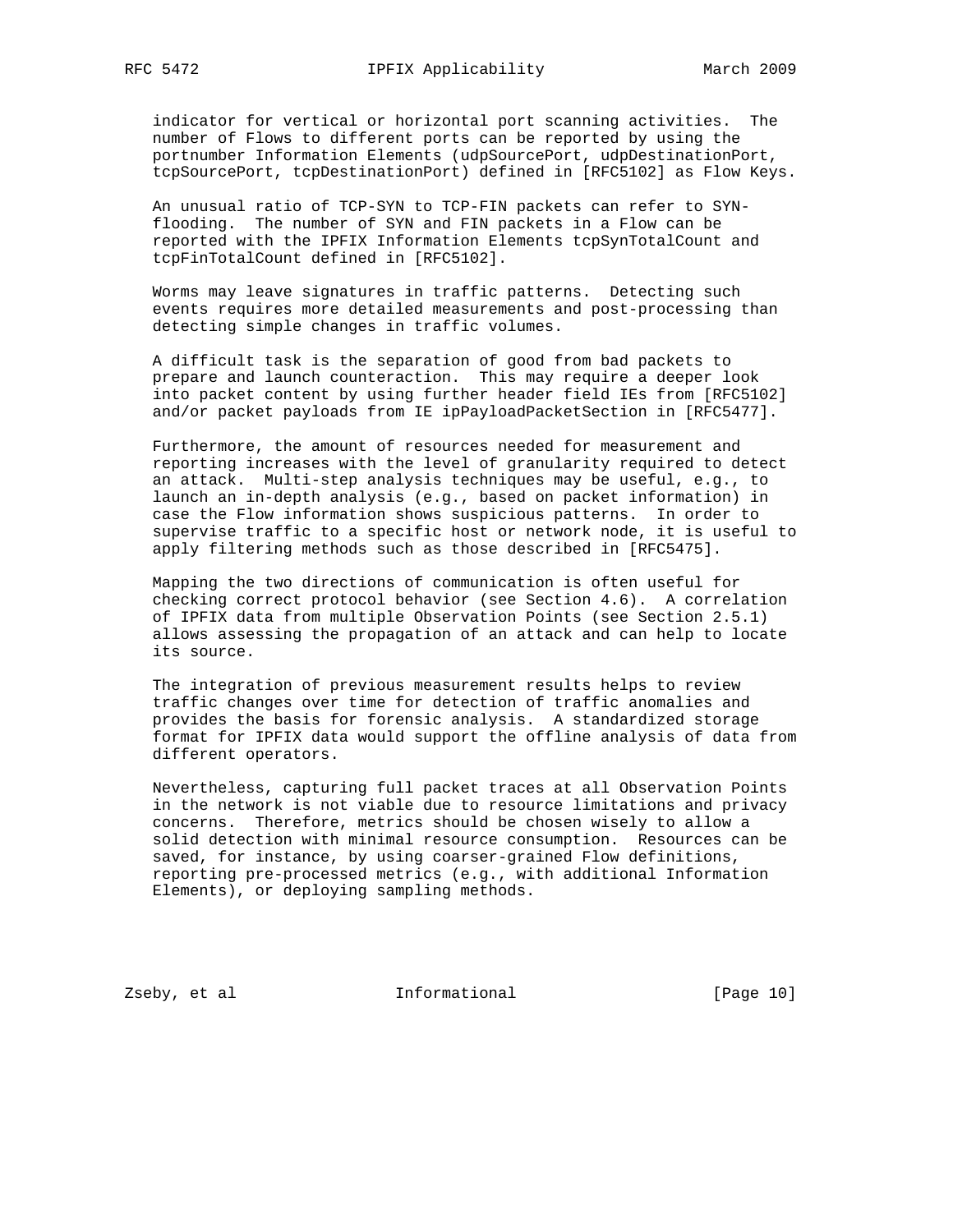In many cases, only derived metrics provide sufficient evidence about security incidents. For example, comparing the number of SYN and FIN packets for a specific time interval can reveal an ongoing SYN attack, which is not obvious from unprocessed packet and Flow data. Further metrics like the cumulated sum of various counters, distributions of packet attributes, or spectrum coefficients have been used to identify a variety of attacks.

 In order to detect attacks early, it is useful to process the data as soon as possible in order to generate significant metrics for the detection. Pre-processing of raw packet and Flow data already at the measurement device can speed up the detection process and reduces the amount of data that need to be exported. Furthermore, it is possible to directly report derived metrics by defining appropriate Information Elements. Immediate data export in case of a potential incident is desired. IPFIX supports such source-triggered exporting of information due to the push model approach. Nevertheless, further exporting criteria have to be implemented to export IPFIX records upon incident detection events and not only upon flow-end or fixed time intervals.

 Intrusion detection would profit from the combination of IPFIX functions with AAA functions (see Section 3.5). Such an interoperation enables further means for attacker detection, advanced defense strategies, and secure inter-domain cooperation.

# 2.5. QoS Monitoring

 Quality of service (QoS) monitoring is one target application of the IPFIX protocol [RFC3917]. QoS monitoring is the passive observation of the transmission quality for single Flows or traffic aggregates in the network. One example of its use is the validation of QoS guarantees in service level agreements (SLAs). Typical QoS parameters are loss [RFC2680], one-way [RFC2679] and round-trip delay [RFC2681], and delay variation [RFC3393]. Whenever applicable, the IP Performance Metrics (IPPM) definitions [RFC4148] should be used when reporting QoS metrics.

 The calculation of those QoS metrics requires per-packet processing. Reporting packet information with IPFIX is possible by simply considering a single packet as Flow. [RFC5101] also allows the reporting of multiple identical Information Elements in one Flow Record. Using this feature for reporting information about multiple packets in one record would require additional agreement on semantics regarding the order of Information Elements (e.g., which timestamp belongs to which packet payload in a sequence of Information Elements). [RFC5477] defines useful additional Information Elements for exporting per-packet information with IPFIX.

Zseby, et al informational [Page 11]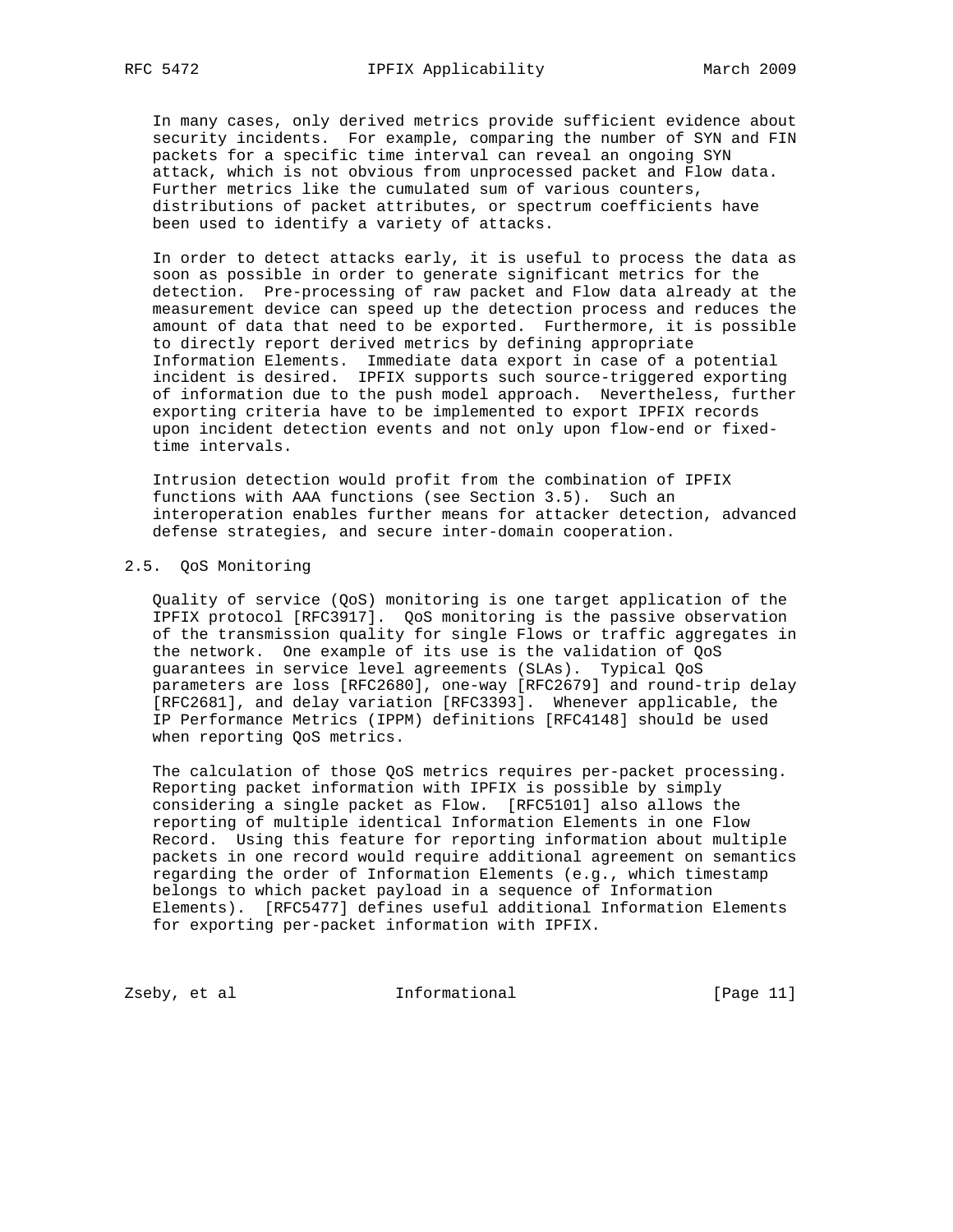# 2.5.1. Correlating Events from Multiple Observation Points

 Some QoS metrics require the correlation of data from multiple Observation Points. For this, the clocks of the involved Metering Processes must be synchronized. Furthermore, it is necessary to recognize that the same packet was observed at different Observation Points.

 This can be done by capturing parts of the packet content (packet header and/or parts of the payload) that do not change on the way to the destination. Based on the packet content, it can be recognized when the same packet arrived at another Observation Point. To reduce the amount of measurement data, a unique packet ID can be calculated from the packet content, e.g., by using a Cyclic Redundancy Check (CRC) or hash function instead of transferring and comparing the unprocessed content. Considerations on collision probability and efficiency of using such packet IDs are described in [GrDM98], [DuGr00], and [ZsZC01].

 IPFIX allows the reporting of several IP and transport header fields (see Sections 5.3 and 5.4 in [RFC5102]). Using only those fields for packet recognition or ID generation can be sufficient in scenarios where those header fields vary a lot among subsequent packets, where a certain amount of packet ID collisions are tolerable, or where packet IDs need to be unique only for a small time interval.

 For including packet payload information, the Information Element ipPayloadPacketSection defined in [RFC5477] can be used. The Information Element ipHeaderPacketSection can also be used. However, header fields that can change on the way from source to destination have to be excluded from the packet ID generation because they may differ at different Observation Points.

 For reporting packet IDs generated by a CRC or hash function, the Information Element digestHashValue defined in [RFC5477] can be used.

2.5.2. Examples

 The following examples show which Information Elements need to be reported by IPFIX to generate specific QoS metrics. As an alternative, the metrics can be generated directly at the exporter and IPFIX can be used to export the metrics (see Section 2.7).

2.5.2.1. RTT Measurements with Packet Pair Matching (Single-Point)

 The passive measurement of round-trip time (RTT) can be performed by using packet pair matching techniques as described in [Brow00]. For the measurements, request/response packet pairs from protocols such

Zseby, et al **Informational** [Page 12]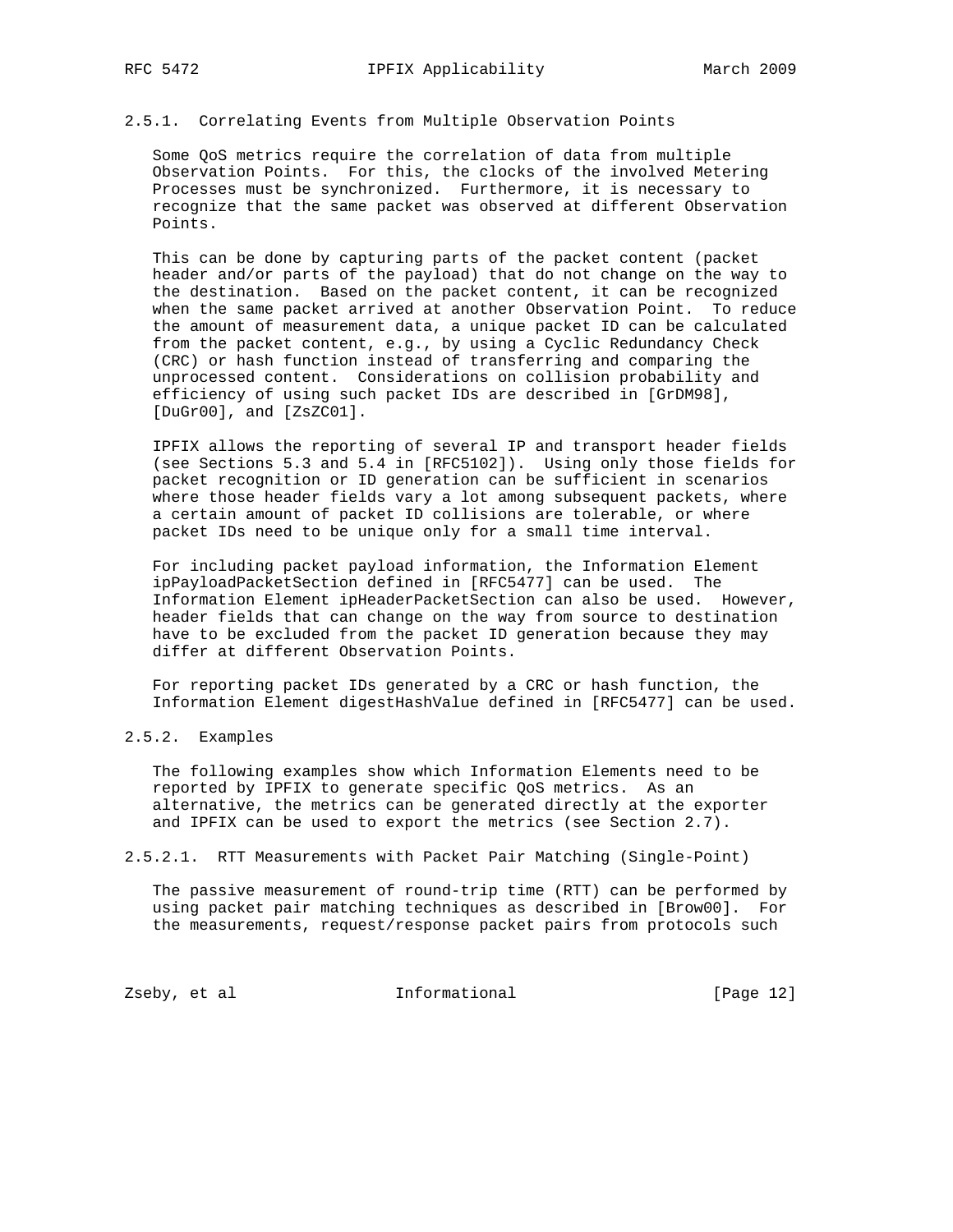as DNS, ICMP, SNMP or TCP (SYN/SYN\_ACK, DATA/ACK) are utilized to passively observe the RTT [Brow00]. This technique requires the correlation of data from both directions.

 Required Information Elements per packet (DNS example): - Packet arrival time: observationTimeMicroseconds [RFC5477]

- DNS header: ipPayloadPacketSection [RFC5477]

Required functions:

- Recognition of request/response packet pairs

Remarks:

- Requires Information Elements from [RFC5477].
- observationTimeMicroseconds can be substituted by flowStartMicroseconds [RFC5102] because a single packet can be represented as a Flow.
- If time values with a finer granularity are needed, observationTimeNanoseconds can be used.
- 2.5.2.2. One-Way Delay Measurements (Multi-Point)

 Passive one-way delay measurements require the collection of data at two Observation Points. As mentioned above, synchronized clocks are needed to avoid time-differences at the involved Observation Points.

 The recognition of packets at the second Observation Point can be based on parts of the packet content directly. A more efficient way is to use a packet ID (generated from packet content).

 Required Information Elements per packet (with packet ID): - Packet arrival time: observationTimeMicroseconds [RFC5477]

- Packet ID: digestHashValue [RFC5477]

Required functions:

- Packet ID generation
- Delay calculation (from arrival times at the two Observation Points)

Remarks:

- Requires Information Elements from [RFC5477].
- observationTimeMicroseconds can be substituted by flowStartMicroseconds [RFC5102], because a single packet can be represented as a Flow.
- If time values with a finer granularity are needed, observationTimeNanoseconds can be used.

Zseby, et al **Informational** [Page 13]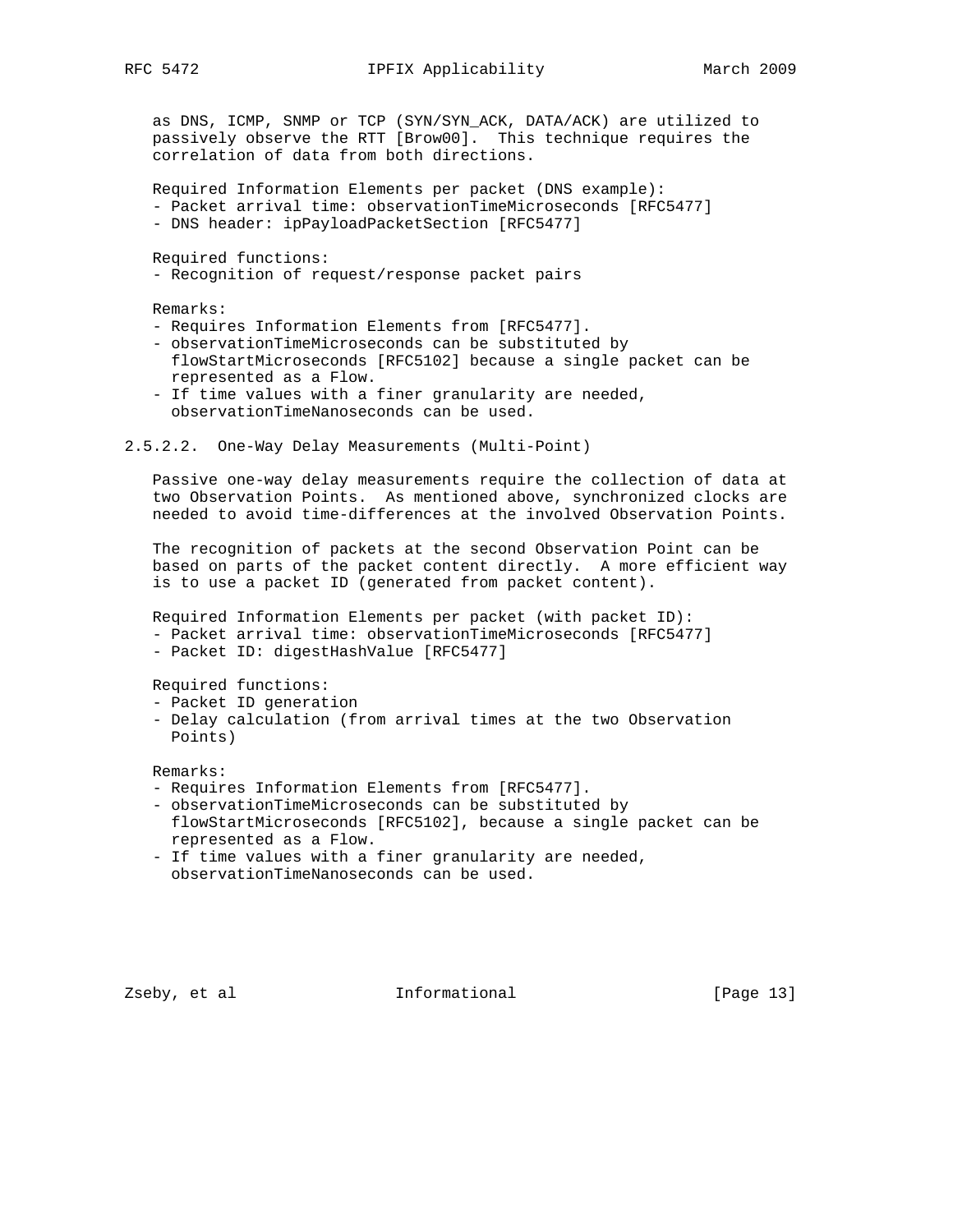- The amount of content used for ID generation influences the number of collisions (different packets that map to the same ID) that can occur. Investigations on this and other considerations on packet ID generation can be found in [GrDM98], [DuGr00], and [ZsZC01].

# 2.6. Inter-Domain Exchange of IPFIX Data

 IPFIX data can be used to share information with neighbor providers. A few recommendations should be considered if IPFIX records travel over the public Internet, compared to its usage within a single domain. First of all, security threat levels are higher if data travels over the public Internet. Protection against disclosure or manipulation of data is even more important than for intra-domain usage. Therefore, Transport Layer Security (TLS) or Datagram Transport Layer Security should be used as described in [RFC5101].

 Furthermore, data transfer should be congestion-aware in order to allow untroubled coexistence with other data Flows in public or foreign networks. That means transport over Stream Control Transmission Protocol (SCTP) or TCP is required.

 Some ISPs are still reluctant to share information due to concerns that competing ISPs might exploit network information from neighbor providers to strengthen their own position in the market. Nevertheless, technical needs have already triggered the exchange of data in the past (e.g., exchange of routing information by BGP). The need to provide inter-domain guarantees is one big incentive to increase inter-domain cooperation. The necessity to defend networks against current and future threats (denial-of-service attacks, worm distributions, etc.) will hopefully increase the willingness to exchange measurement data between providers.

### 2.7. Export of Derived Metrics

 The IPFIX protocol is used to transport Flow and packet information to provide the input for the calculation of a variety of metrics (e.g., for QoS validation or attack detection). IPFIX can also be used to transfer these metrics directly, e.g., if the metric calculation is co-located with the Metering and Exporting Processes.

 It doesn't matter which measurement and post-processing functions are applied to generate a specific metric. IPFIX can be used to transport the results from passive and active measurements and from post-processing operations. For the reporting of derived metrics, additional Information Elements need to be defined.

Zseby, et al informational informational [Page 14]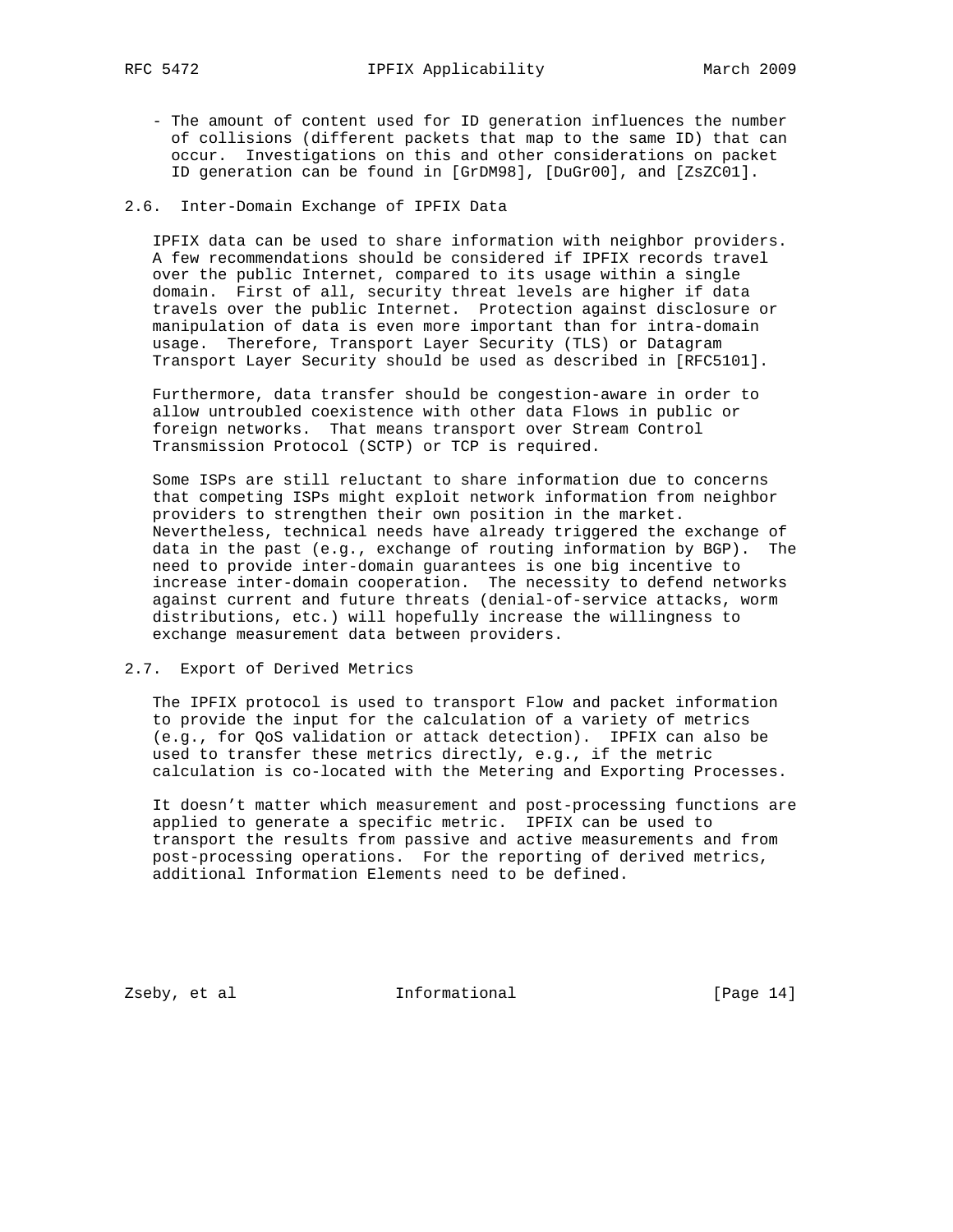For most QoS metrics like loss, delay, delay variation, etc., standard IPPM definitions exist. In case such metrics are reported with IPFIX, the IPPM standard definition should be used.

# 2.8. Summary

 The following table shows an overview of the Information Elements required for the target applications described in [RFC3917] (M-mandatory, R-recommended, O-optional).

| Application            | [RFC5102] | [RFC5477] | additional IEs                         |
|------------------------|-----------|-----------|----------------------------------------|
| Accounting             | M         |           |                                        |
| Traffic<br>Profiling   | M         |           |                                        |
| Traffic<br>Engineering | M         |           | (routing info)                         |
| Attack<br>Detection    | M         | R         | R<br>(derived metrics)                 |
| OoS<br>Monitoring      | M         | M         | $(most$ metrics) $  (derived$ metrics) |

 For accounting, the IEs in [RFC5102] are sufficient. As mentioned above, IPFIX does not conform to the reliability requirements demanded by [RFC2975] for usage-based billing systems (see Section 4.2). For traffic profiling, additional IEs from [RFC5477] can be useful to gain more insight into the traffic. For traffic engineering, Flow information from [RFC5102] is sufficient, but it would profit from routing information, which could be exported by IPFIX. Attack detection usually profits from further insight into the traffic. This can be achieved with IEs from [RFC5477]. Furthermore, the reporting of derived metrics in additional IEs would be useful. Most QoS metrics require the use of IEs from [RFC5477]. IEs from [RFC5477] are also useful for the mapping of results from different Observation Points as described in Section 2.5.1.

Zseby, et al **Informational** [Page 15]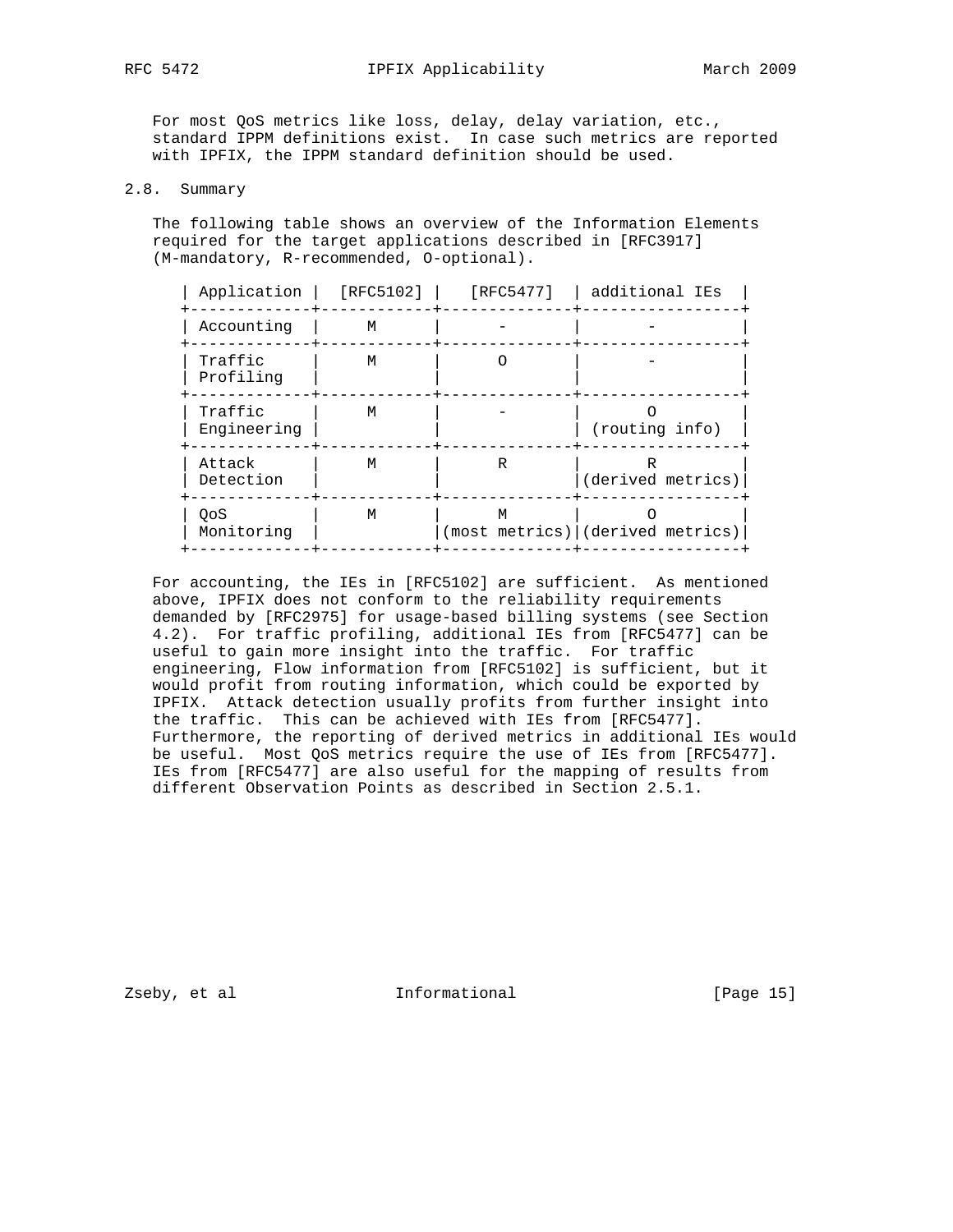# 3.1. IPFIX and IPv6

 From the beginning, IPFIX has been designed for IPv4 and IPv6. Therefore, IPFIX can be used in IPv4 and IPv6 networks without limitations. The usage of IPFIX in IPv6 networks has two aspects:

- Generation and reporting of IPFIX records about IPv6 traffic - Exporting IPFIX records over IPv6
- 

 The generation and reporting of IPFIX records about IPv6 traffic is possible. Appropriate Information Elements for the reporting of IPv6 traffic are defined in [RFC5102]. Exporting IPFIX records over IPv6 is not explicitly addressed in [RFC5101]. Since IPFIX runs over a transport protocol (SCTP, PR-SCTP, UDP, or TCP) and all potential IPFIX transport protocols can run in IPv6 networks, one just needs to provide the chosen transport protocol in the IPv6 network to run IPFIX over IPv6.

# 3.2. IPFIX and PSAMP

 PSAMP defines packet selection methods, their configuration at routers and probes, and the reporting of packet information.

 PSAMP uses IPFIX as a basis for exporting packet information [RFC5476]. [RFC5477] describes further Information Elements for exporting packet information and reporting configuration information.

 The main difference between IPFIX and PSAMP is that IPFIX addresses the export of Flow Records, whereas PSAMP addresses the export of packet records. Furthermore, PSAMP explicitly addresses remote configuration. It defines a MIB for the configuration of packet selection processes. Remote configuration is not (yet) addressed in IPFIX, but one could consider extending the PSAMP MIB to also allow configuration of IPFIX processes.

# 3.3. IPFIX and RMON

 Remote Monitoring (RMON) [RFC3577] is a widely used monitoring system that gathers traffic data from RMON Agents in network devices. One major difference between RMON and IPFIX is that RMON uses SNMP for data export, whereas IPFIX defines its own push-oriented protocol. RMON defines MIBs that contain the information to be exported. In IPFIX, the data to be exported is defined as Information Elements.

Zseby, et al **Informational** [Page 16]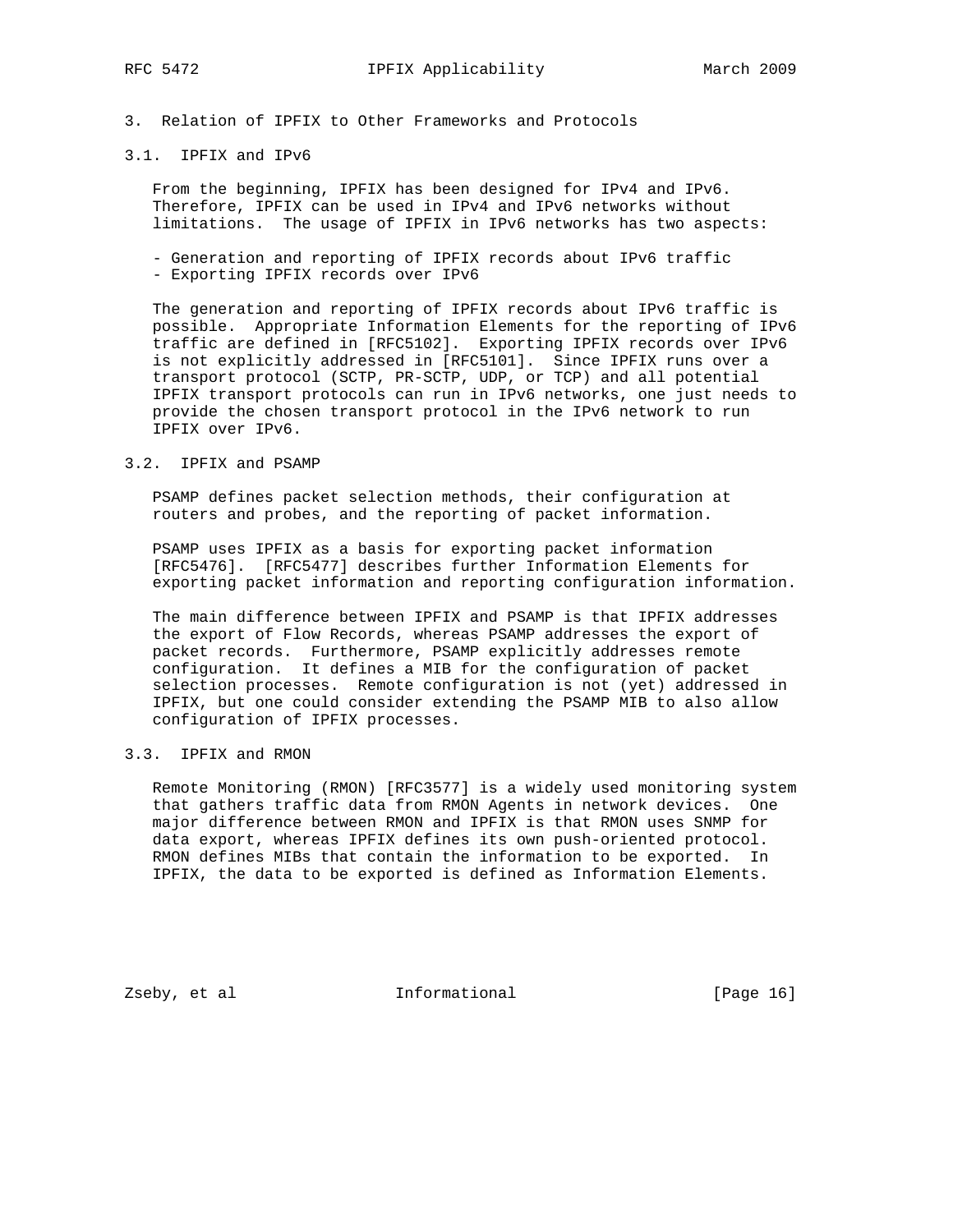The most relevant MIBs for comparison with IPFIX are the Application Performance Measurement MIB (APM-MIB) [RFC3729] and the Transport Performance Metrics MIB (TPM-MIB) [RFC4150]. The APM-MIB has a complex system for tracking user application performance, with reporting about transactions and SLA threshold notification-trigger configuration, and persistence across DHCP lease expirations. It requires a full RMON2-MIB protocolDirTable implementation.

 The APM-MIB reports the performance of transactions. A transaction is a service-oriented term and describes the data exchange from the transaction start (when a user requests a service) until its completion. The performance parameters include response times, throughput, streaming responsiveness, and availability of services.

 The RMON transaction concept differs from the IPFIX Flow concept. A Flow is a very generic term that allows one to group IP packets in accordance with common properties. In contrast to this, the term transaction is service-oriented and contains all data exchange required for service completion.

 In order to report such data with IPFIX, one would probably need a specific combination of multiple Flows and the ability to map those to the transaction. Due to the service-oriented focus of APM, the required metrics also differ. For instance, the RMON APM requires a metric for the responsiveness of services. Such metrics are not addressed in IPFIX.

 Furthermore, the APM-MIB allows the configuration of the transaction type to be monitored, which is currently not addressed in IPFIX.

 The APM MIB could be considered as an extension of the IPFIX Metering Process where the application performance of a combination of multiple Flows is measured. If appropriate, IEs would be defined in the IPFIX information model and the IPFIX Device would support the APM MIB data collection, the solutions could be complementary. That means one could use IPFIX to export APM MIB transaction information.

 The TPM-MIB breaks out the APM-MIB transactions into sub-application level transactions. For instance, a web request is broken down into DNS, TCP, and HTTP sub-transactions. Such sub-transactions can be considered as bidirectional Flows. With an appropriate Flow definition and the ability to map both directions of a Flow (see Section 4.6), one could measure and report Flow characteristics of such sub-application level transaction with IPFIX.

The TPM-MIB requires APM-MIB and RMON2-MIB.

Zseby, et al **Informational** [Page 17]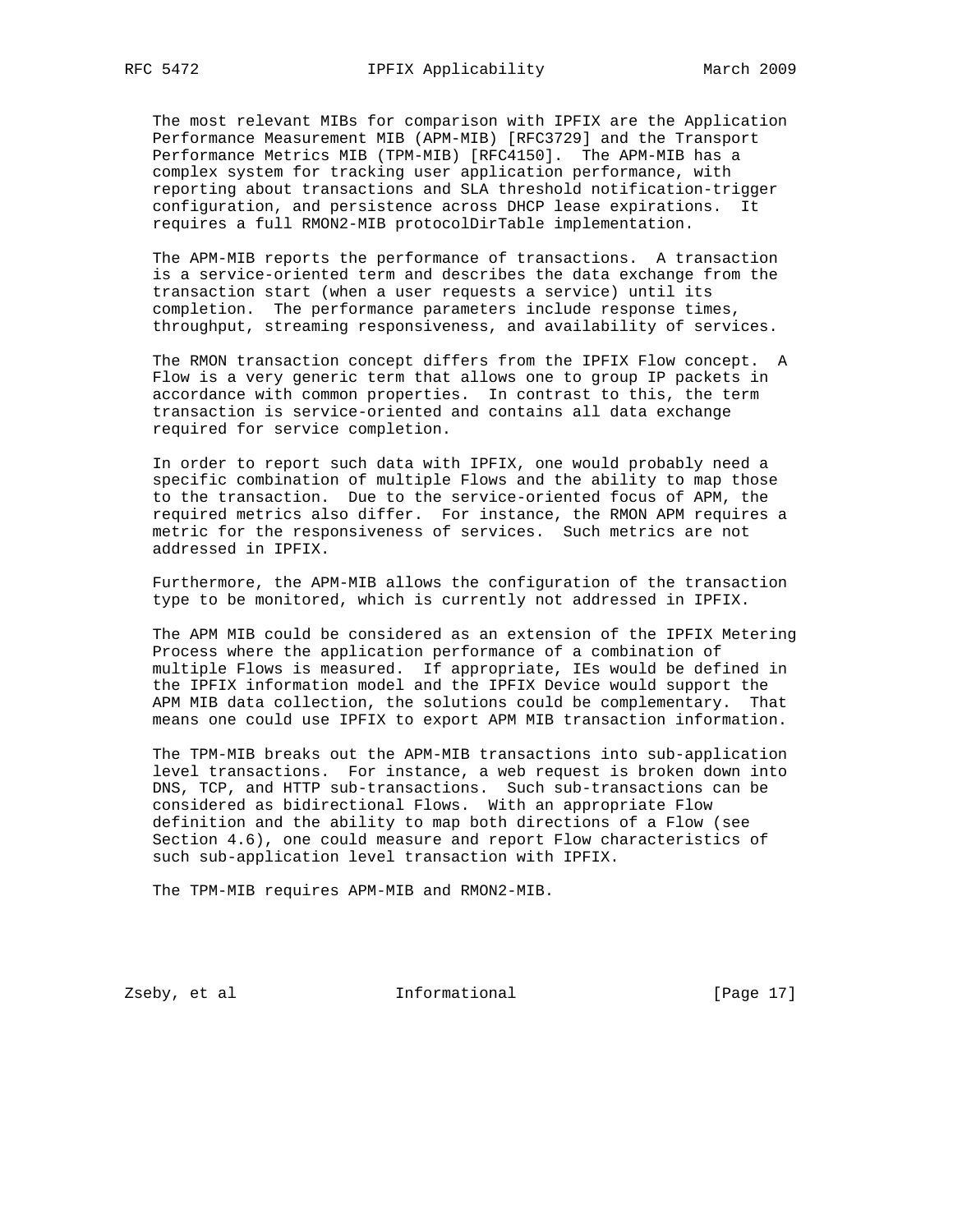# 3.4. IPFIX and IPPM

 The IPFIX protocol can be used to carry IPPM network performance metrics or information that can be used to calculate those metrics (see Sections 2.5 and 2.7 for details and references).

# 3.5. IPFIX and AAA

 AAA defines a protocol and architecture for authentication, authorization, and accounting for service usage [RFC2903]. The DIAMETER protocol [RFC3588] is used for AAA communication, which is needed for network access services (Mobile IP, NASREQ, and ROAMOPS). The AAA architecture [RFC2903] provides a framework for extending AAA support to other services. DIAMETER defines the exchange of messages between AAA entities, e.g., between AAA clients at access devices and AAA servers, and among AAA servers. DIAMETER is used for the transfer of accounting records. In order to form accounting records for usage-based accounting measurement, data from the network is required. IPFIX defines a protocol to export such data from routers, measurement probes, and other devices. Therefore, it looks promising to connect those two architectures.

 For all scenarios described here, one has to keep in mind that IPFIX does not conform to the reliability requirements for usage-based billing described in [RFC2975] (see Section 4.2). Using IPFIX without reliability extensions together with AAA would result in accounting scenarios that do not conform to usage-based billing requirements described in [RFC2975].

 As shown in Section 2.1, accounting applications can directly incorporate an IPFIX Collecting Process to receive IPFIX records with information about the transmitted volume. Nevertheless, if a AAA infrastructure is in place, the cooperation between IPFIX and AAA provides many valuable synergistic benefits. IPFIX records can provide the input for AAA accounting functions and provide the basis for the generation of DIAMETER accounting records. However, as stated in Section 4.2, the use of IPFIX as described in [RFC5101] is currently limited to situations where the purpose of the accounting does not require reliability.

 Further potential features include the mapping of a user ID to Flow information (by using authentication information) or using the secure authorized exchange of DIAMETER accounting records with neighbor domains. The last feature is especially useful in roaming scenarios where the user connects to a foreign network and the home provider generates the invoice.

Zseby, et al **Informational** [Page 18]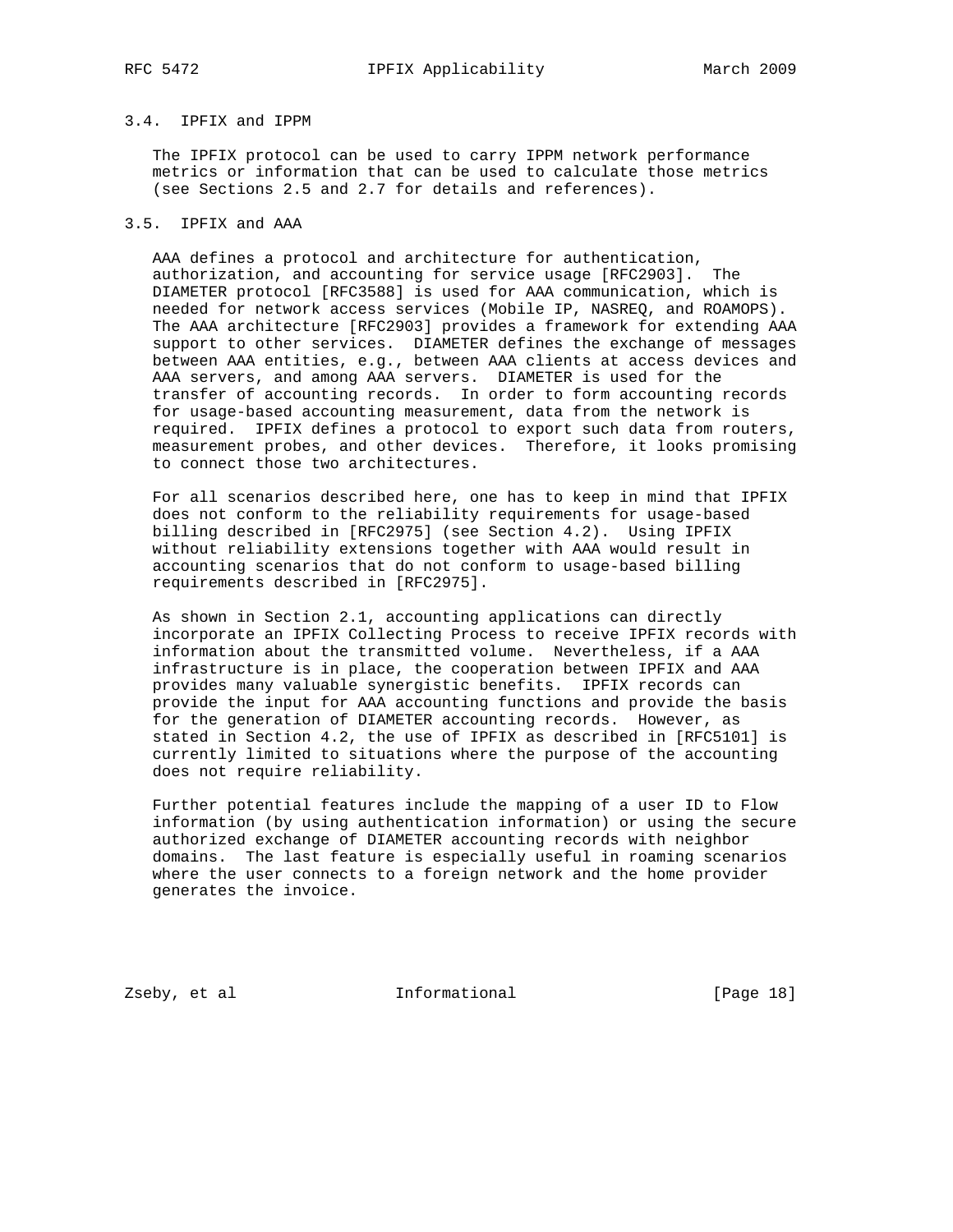Coupling an IPFIX Collecting Process with AAA functions also has high potential for intrusion and attack detection. AAA controls network access and maintains data about users and nodes. AAA functions can help to identify the source of malicious traffic. Authorization functions are able to deny access to suspicious users or nodes. Therefore, coupling those functions with an IPFIX Collecting Process can provide an efficient defense against network attacks.

 Sharing IPFIX records (either directly or encapsulated in DIAMETER) with neighbor providers allows an efficient inter-domain attack detection. For this, it would be useful to allow remote configuration of measurement and record generation in order to provide information in the required granularity and accuracy. Since remote configuration is currently not addressed in IPFIX, this would require additional work. The AAA infrastructure itself may be used to configure measurement functions in the network as proposed in [RFC3334].

 Furthermore, the transport of IPFIX records with DIAMETER would require the translation of IPFIX Information Elements into DIAMETER attribute value pairs (AVPs) defined in [RFC3588]. Since the DIAMETER AVPs do not comprise all IPFIX Information Elements, it is necessary to define new AVPs to transport them over DIAMETER.

Two possibilities exist to connect IPFIX and AAA:

- Connecting via a AAA Client
- Connecting via an Application Specific Module (ASM)

 Both are explained in the following sections. The approaches only require a few additional functions. They do not require any changes to IPFIX or DIAMETER.

Zseby, et al informational [Page 19]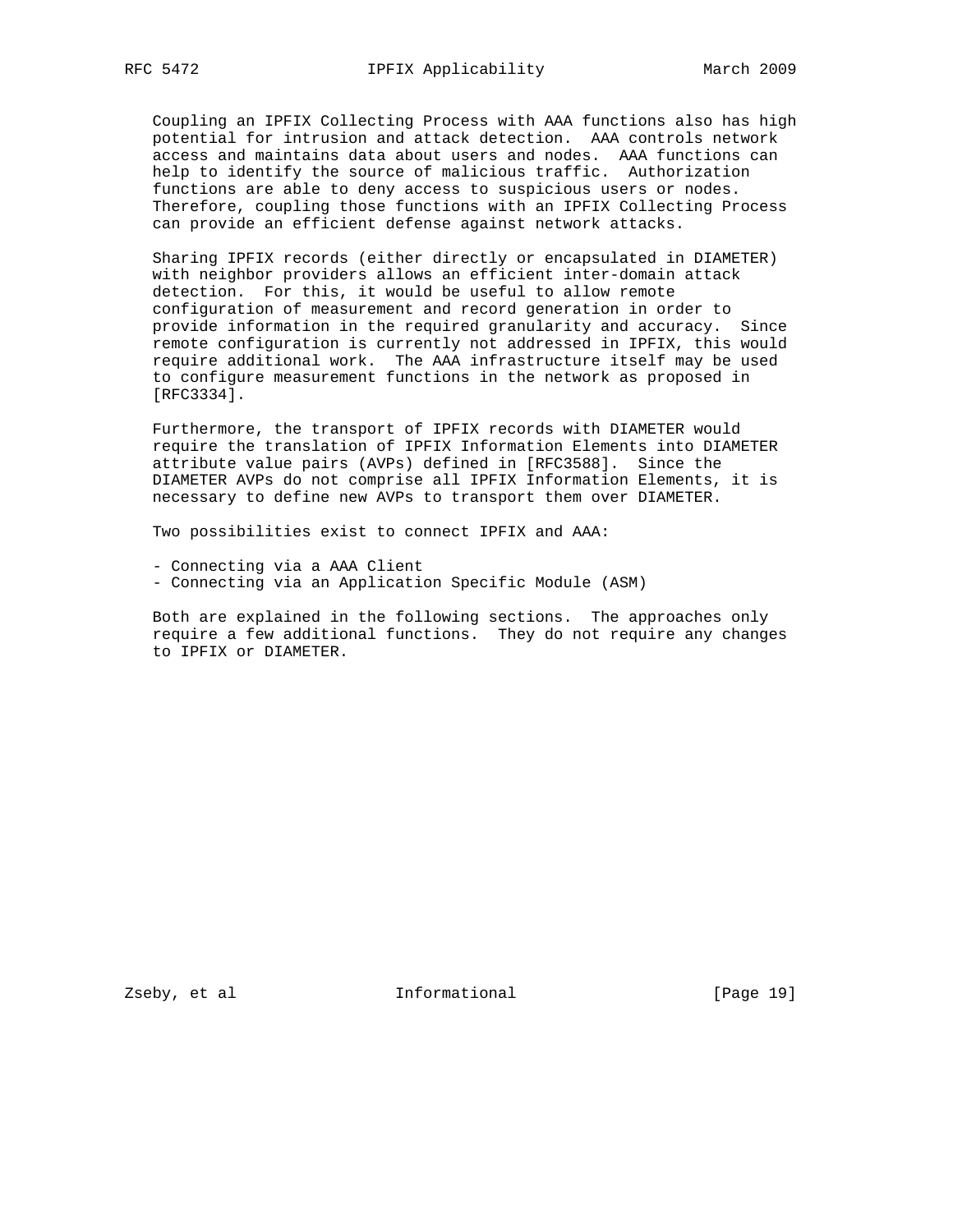# 3.5.1. Connecting via a AAA Client

 One possibility of connecting IPFIX and AAA is to run a AAA client on the IPFIX Collector. This client can generate DIAMETER accounting messages and send them to a AAA server. The mapping of the Flow information to a user ID can be done in the AAA server by using data from the authentication process. DIAMETER accounting messages can be sent to the accounting application or to other AAA servers (e.g., in roaming scenarios).



Figure 1: IPFIX Collector connects to AAA server via AAA client

Zseby, et al **Informational** [Page 20]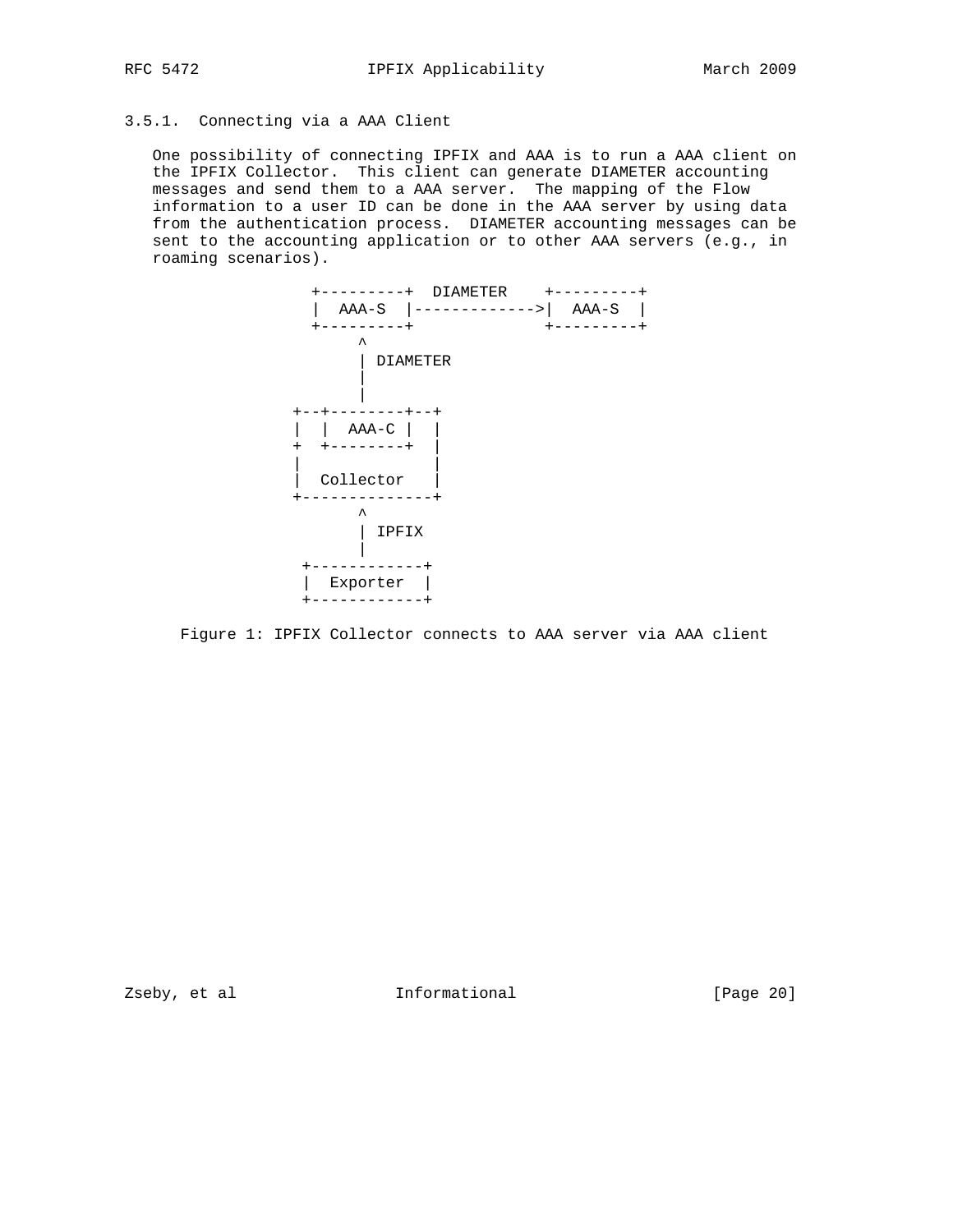# 3.5.2. Connecting via an Application Specific Module (ASM)

 Another possibility is to directly connect the IPFIX Collector with the AAA server via an application specific module (ASM). Application specific modules have been proposed by the IRTF AAA architecture research group (AAARCH) in [RFC2903]. They act as an interface between AAA server and service equipment. In this case, the IPFIX Collector is part of the ASM. The ASM acts as an interface between the IPFIX protocol and the input interface of the AAA server. The ASM translates the received IPFIX data into an appropriate format for the AAA server. The AAA server then can add information about the user ID and generate a DIAMETER accounting record. This accounting record can be sent to an accounting application or to other AAA servers.



Figure 2: IPFIX connects to AAA server via ASM

### 3.6. IPFIX and RTFM

 The Realtime Traffic Flow Measurement (RTFM) working group defined an architecture for Flow measurement [RFC2722]. This section compares the RTFM framework with the IPFIX framework.

# 3.6.1. Architecture

 The RTFM architecture [RFC2722] is very similar to the IPFIX architecture. It defines meter, meter reader, and a manager as building blocks of the measurement architecture. The manager configures the meter, and the meter reader collects data from the meter. In RTFM, the building blocks communicate via SNMP.

Zseby, et al informational [Page 21]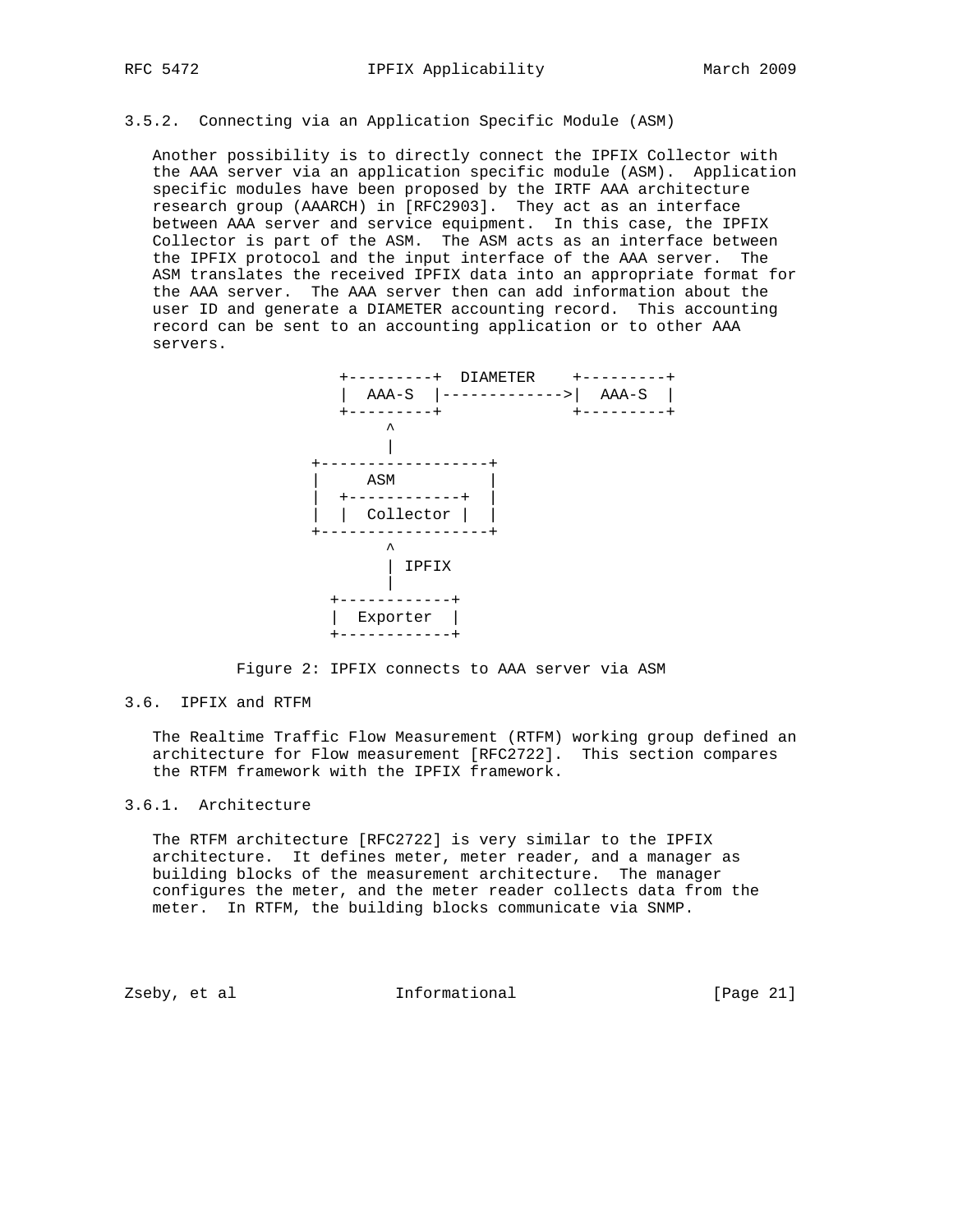The IPFIX architecture [RFC5470] defines Metering, Exporting, and Collecting Processes. IPFIX speaks about processes instead of devices to clarify that multiple of those processes may be co-located on the same machine.

 These definitions do not contradict each other. One could see the Metering Process as part of the meter, and the Collecting Process as part of the meter reader.

 One difference is that IPFIX currently does not define a managing process because remote configuration was (at least initially) out of scope for the working group.

# 3.6.2. Flow Definition

 RTFM and IPFIX both consider Flows as a group of packets that share a common set of properties. A Flow is completely specified by that set of values, together with a termination criterion (like inactivity timeout).

 A difference is that RTFM defines Flows as bidirectional. An RTFM meter matches packets from B to A and A to B as separate parts of a single Flow, and it maintains two sets of packet and byte counters, one for each direction.

 IPFIX does not explicitly state whether Flows are uni- or bidirectional. Nevertheless, Information Elements for describing Flow properties were defined for only one direction in [RFC5102]. There are several solutions for reporting bidirectional Flow information (see Section 4.6).

### 3.6.3. Configuration and Management

 In RTFM, remote configuration is the only way to configure a meter. This is done by using SNMP and a specific Meter MIB [RFC2720]. The IPFIX group currently does not address IPFIX remote configuration.

 IPFIX Metering Processes export the layout of data within their Templates, from time to time. IPFIX Collecting Processes use that Template information to determine how they should interpret the IPFIX Flow data they receive.

## 3.6.4. Data Collection

 One major difference between IPFIX and RTFM is the data collection model. RTFM retrieves data in pull mode, whereas IPFIX uses a push mode model to send data to Collecting Processes.

Zseby, et al **Informational** [Page 22]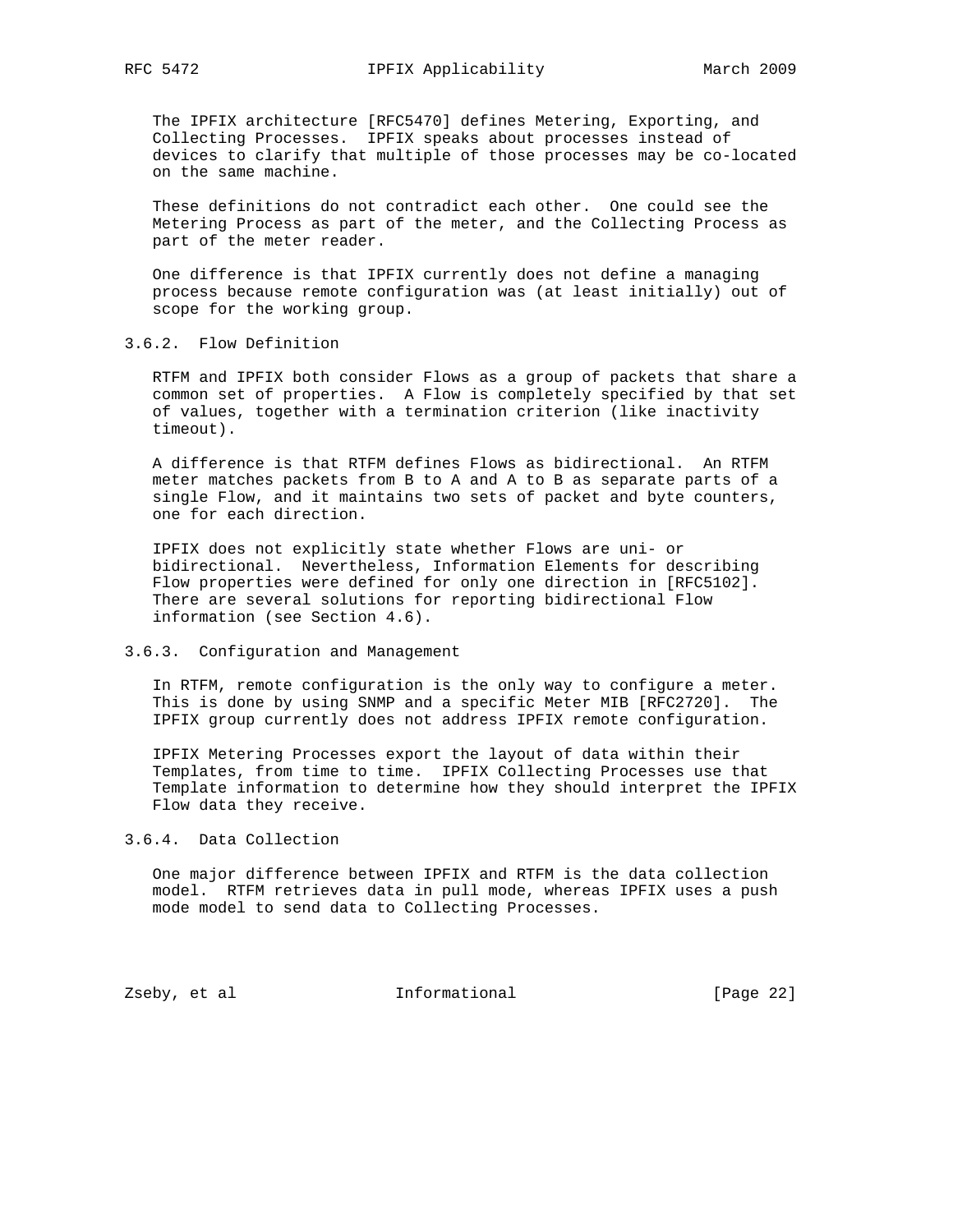An RTFM meter reader pulls data from a meter by using SNMP. SNMP security on the meter determines whether a reader is allowed to pull data from it. An IPFIX Exporting Process is configured to export records to a specified list of IPFIX Collecting Processes. The condition of when to send IPFIX records (e.g., Flow termination) has to be configured in the Exporting or Metering Process.

# 3.6.5. Data Model Details

 RTFM defines all its attributes in the RTFM Meter MIB [RFC2720]. IPFIX Information Elements are defined in [RFC5102].

 RTFM uses continuously-incrementing 64-bit counters for the storage of the number of packets of a Flow. The counters are never reset and just wrap back to zero if the maximum value is exceeded. Flows can be read at any time. The difference between counter readings gives the counts for activity in the interval between readings.

 IPFIX allows absolute (totalCounter) and relative counters (deltaCounter) [RFC5102]. The totalCounter is never reset and just wraps to zero if values are too large, exactly as the counters used in RTFM. The deltaCounter is reset to zero when the associated Flow Record is exported.

### 3.6.6. Transport Protocol

 RTFM has a Standards-Track Meter MIB [RFC2720], which is used both to configure a meter and to store metering results. The MIB provides a way to read lists of attributes with a single Object Identifier (called a 'package'), which reduces the SNMP overhead for Flow data collection. SNMP, of course, normally uses UDP as its transport protocol. Since RTFM requires a reliable Flow data transport system, an RTFM meter reader must time out and resend unanswered SNMP requests. Apart from being clumsy, this can limit the maximum data transfer rate from meter to meter reader.

 IPFIX is designed to work over a variety of different transport protocols. SCTP [RFC4960] and PR-SCTP [RFC3758] are mandatory. UDP and TCP are optional. In addition, the IPFIX protocol encodes data much more efficiently than SNMP does, hence IPFIX has lower data transport overheads than RTFM.

# 3.6.7. Summary

 IPFIX exports Flow information in a push model by using SCTP, TCP, or UDP. It currently does not address remote configuration. RTFM data collection is using the pull model and runs over SNMP. RTFM

Zseby, et al **Informational** [Page 23]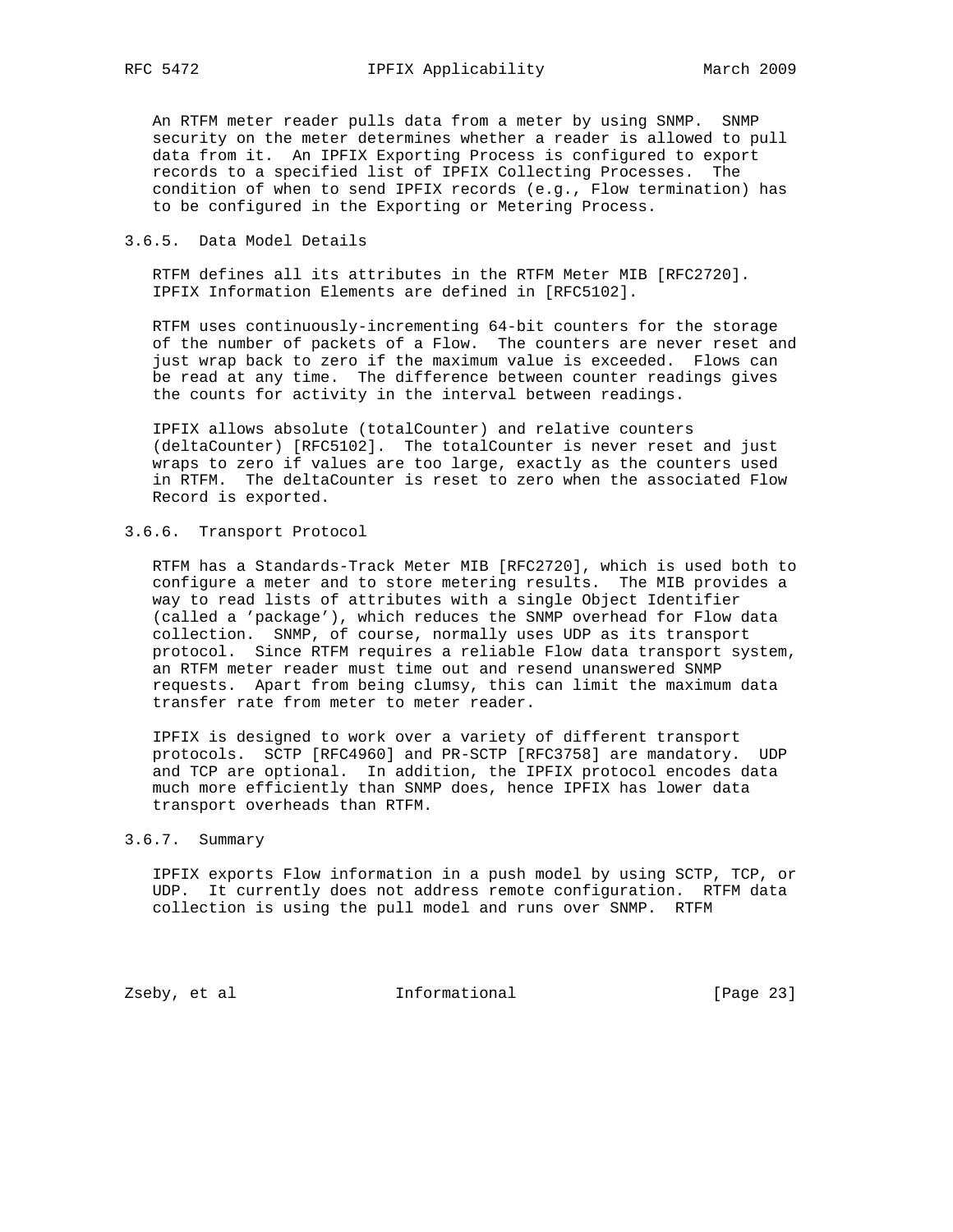addresses remote configuration, which also runs over SNMP. Both frameworks allow a very flexible Flow definition, although RTFM is based on a bidirectional Flow definition.

4. Limitations

 The goal of this section is to show the limitations of IPFIX and to give advice where not to use IPFIX or in which cases additional considerations are required.

4.1. Using IPFIX for Other Applications than Listed in RFC 3917

 IPFIX provides a generic export mechanism. Due to its Template-based structure, it is a quite flexible protocol. Network operators and users may want to use it for other applications than those described in [RFC3917].

 Apart from sending raw Flow information, it can be used to send per packet data, aggregated or post-processed data. For this, new Templates and Information Elements can be defined if needed. Due to its push mode operation, IPFIX is also suited to send network initiated events like alarms and other notifications. It can be used for exchanging information among network nodes to autonomously improve network operation.

 Nevertheless, the IPFIX design is based on the requirements that originate only from the target applications stated in [RFC3917]. Using IPFIX for other purposes requires a careful checking of IPFIX capabilities against application requirements. Only with this, one can decide whether IPFIX is a suitable protocol to meet the needs of a specific application.

4.2. Using IPFIX for Billing (Reliability Limitations)

 The reliability requirements defined in [RFC3917] are not sufficient to guarantee the level of reliability that is needed for usage-based billing systems as described in [RFC2975]. In particular, IPFIX does not support the following features required by [RFC2975]:

- Record loss: IPFIX allows the usage of different transport protocols for the transfer of data records. Resilience against the loss of IPFIX data records can be only provided if TCP or SCTP is used for the transfer of data records.
- Network or device failures: IPFIX does allow the usage of multiple Collectors for one Exporter, but it neither specifies nor demands the use of multiple Collectors for the provisioning of fault tolerance.

Zseby, et al **Informational** [Page 24]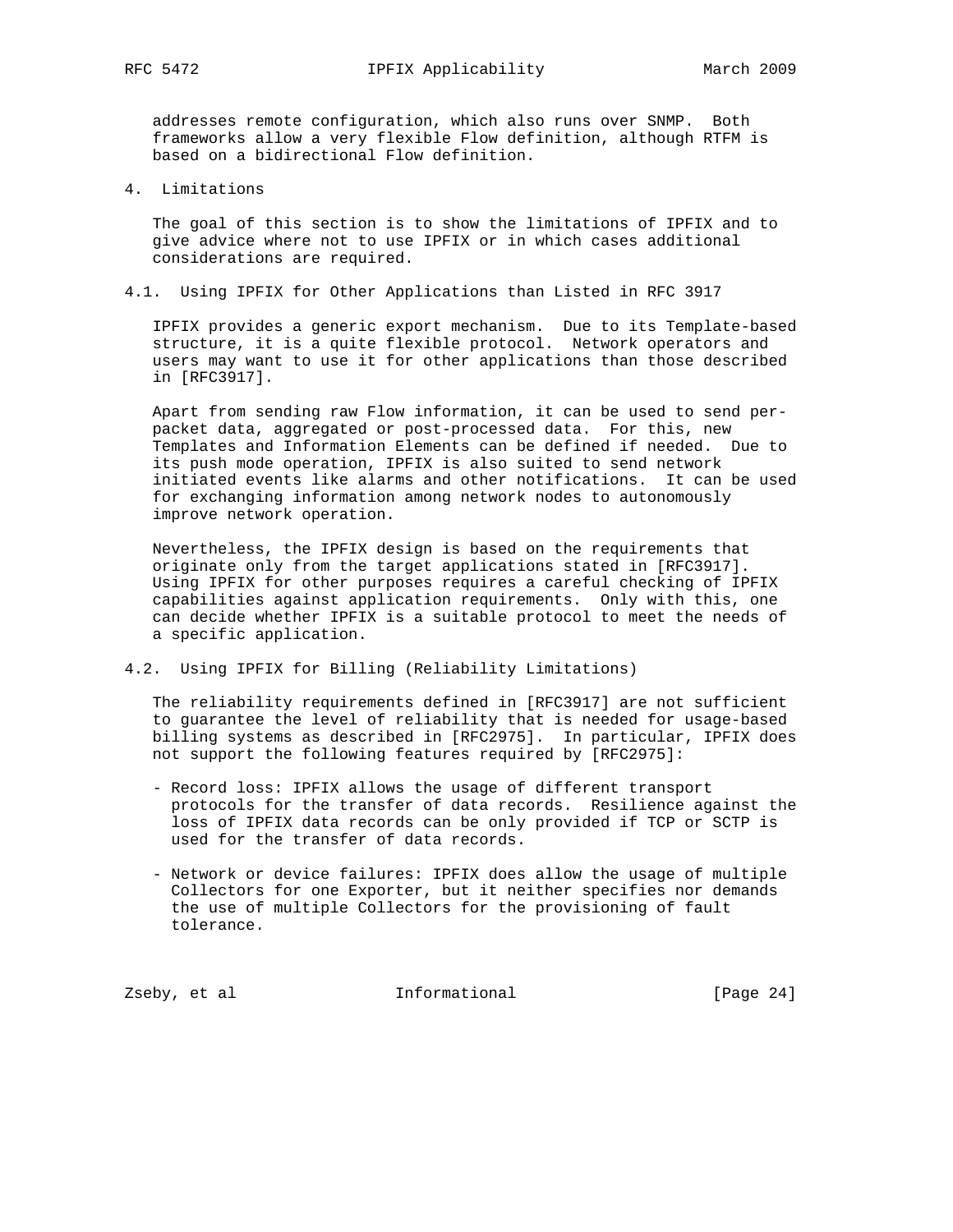- Detection and elimination of duplicate records: This is currently not supported by IPFIX.
- Application layer acknowledgements: IPFIX does not support the control of measurement and Exporting Processes by higher-level applications. Application layer acknowledgements are necessary, e.g., to inform the Exporter in case the application is not able to process the data exported with IPFIX. Such acknowledgements are not supported in IPFIX.

 Further features like archival accounting and pre-authorization are out of scope of the IPFIX specification but need to be realized in billing system architectures as described in [RFC2975].

4.3. Using a Different Transport Protocol than SCTP

 SCTP is the preferred protocol for IPFIX, i.e., a conforming implementation must work over SCTP. Although IPFIX can also work over TCP or UDP, both protocols have drawbacks [RFC5101]. Users should make sure they have good reasons before using protocols other than SCTP in a specific environment.

4.4. Push vs. Pull Mode

 IPFIX works in push mode. That means IPFIX records are automatically exported without the need to wait for a request. The responsibility for initiating a data export lies with the Exporting Process.

 Criteria for exporting data need to be configured at the Exporting Process. Therefore, push mode has more benefits if the trigger for data export is related to events at the Exporting Process (e.g., Flow termination, memory shortage due to large amount of Flows, etc.). If the protocol used pull mode, the Exporting Process would need to wait for a request to send the data. With push mode, it can send data immediately, e.g., before memory shortage would require a discarding of data.

 With push mode, one can prevent the overloading of resources at the Exporting Process by simply exporting the information as soon as certain thresholds are about to be exceeded. Therefore, exporting criteria are often related to traffic characteristics (e.g., Flow timeout) or resource limitations (e.g., size of Flow cache). However, traffic characteristics are usually quite dynamic and often impossible to predict. If they are used to trigger Flow export, the exporting rate and the resource consumption for Flow export becomes variable and unpredictable.

Zseby, et al **Informational** [Page 25]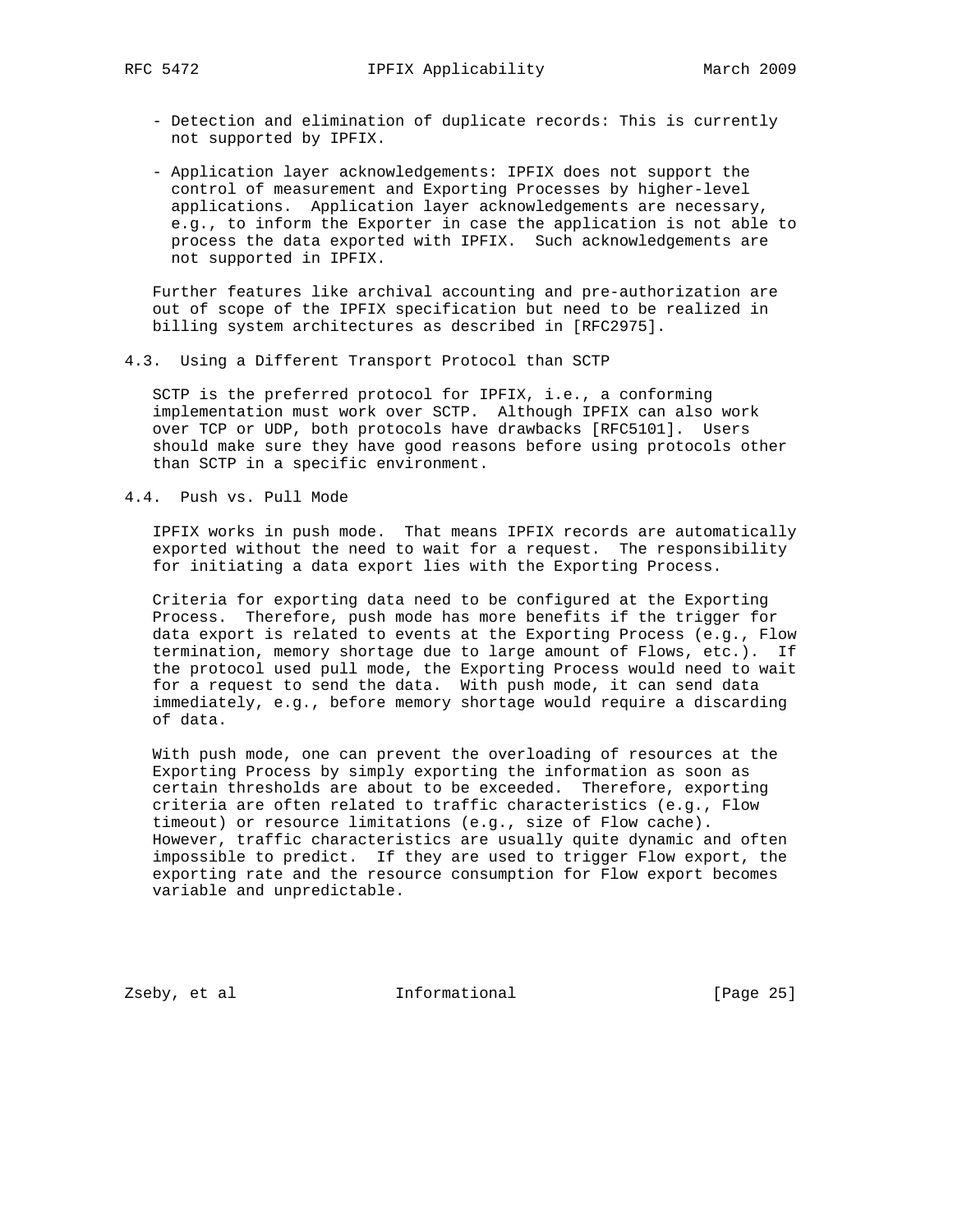Pull mode has advantages if the trigger for data export is related to events at the Collecting Process (e.g., a specific application requests immediate input).

 In a pull mode, a request could simply be forwarded to the Exporting Process. In a push mode, the exporting configuration must be changed to trigger the export of the requested data. Furthermore, with pull mode, one can prevent the overloading of the Collecting Process by the arrival of more records than it can process.

 Whether this is a relevant drawback depends on the flexibility of the IPFIX configuration and how IPFIX configuration rules are implemented.

4.5. Template ID Number

 The IPFIX specification limits the different Template ID numbers that can be assigned to the newly generated Template records in an Observation Domain. In particular, Template IDs up to 255 are reserved for Template or option sets (or other sets to be created) and Template IDs from 256 to 65535 are assigned to data sets. In the case of many exports requiring many different Templates, the set of Template IDs could be exhausted.

## 4.6. Exporting Bidirectional Flow Information

 Although IPFIX does not explicitly state that Flows are unidirectional, Information Elements that describe Flow characteristics are defined only for one direction in [RFC5102]. [RFC5101] allows the reporting of multiple identical Information Elements in one Flow Record. With this, Information Elements for forward and reverse directions can be reported in one Flow Record.

 However, this is not sufficient. Using this feature for reporting bidirectional Flow information would require an agreement on the semantics of Information Elements (e.g., first counter is the counter for the forward direction, the second counter for the reverse direction).

 Another option is to use two adjacent Flow Records to report both directions of a bidirectional Flow separately. This approach requires additional means for mapping those records and is quite inefficient due to the redundant reporting of Flow Keys.

Zseby, et al **Informational** [Page 26]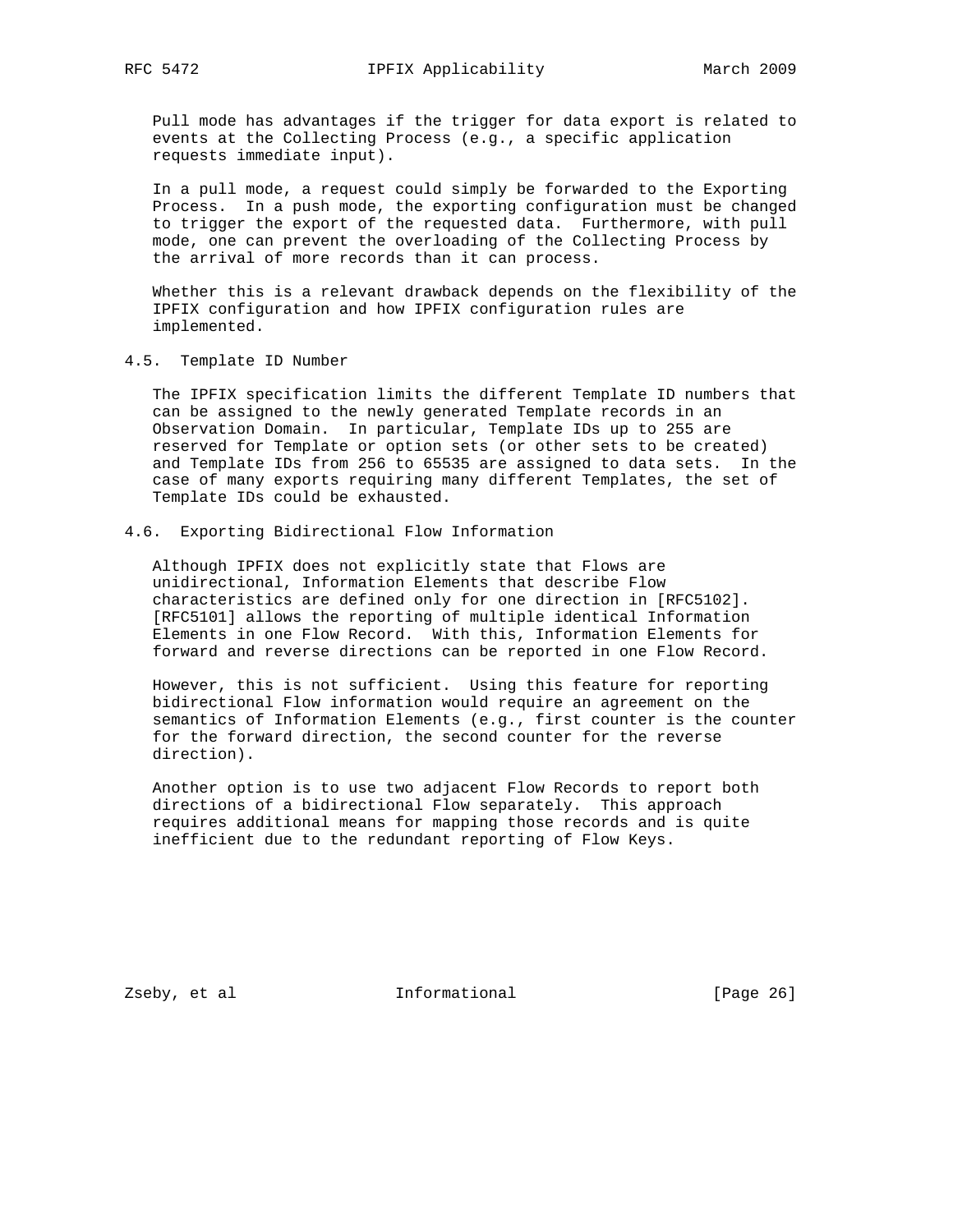### 4.7. Remote Configuration

 Remote configuration was initially out of scope of the IPFIX working group in order to concentrate on the protocol specification. Therefore, there is currently no standardized way to configure IPFIX processes remotely. Nevertheless, due to the broad need for this feature, it is quite likely that solutions for this will be standardized soon.

# 5. Security Considerations

 This document describes the usage of IPFIX in various scenarios. Security requirements for IPFIX target applications and security considerations for IPFIX are addressed in [RFC3917] and [RFC5101]. Those requirements have to be met for the usage of IPFIX for all scenarios described in this document. To our current knowledge, the usage scenarios proposed in Section 2 do not induce further security hazards.

 The threat level to IPIFX itself may depend on the usage scenario of IPFIX. The usage of IPFIX for accounting or attack detection may increase the incentive to attack IPFIX itself. Nevertheless, security considerations have to be taken into account in all described scenarios.

 As described in the security considerations in [RFC5101], security incidents can become a threat to IPFIX processes themselves, even if IPIFX is not the target of the attack. If an attack generates a large amount of Flows (e.g., by sending packets with spoofed addresses or simulating Flow termination), Exporting and Collecting Processes may get overloaded by the immense amount of records that are exported. A flexible deployment of packet or Flow sampling methods can be useful to prevent the exhaustion of resources.

 Section 3 of this document describes how IPFIX can be used in combination with other technologies. New security hazards can arise when two individually secure technologies or architectures are combined. For the combination of AAA with IPFIX, an application specific module (ASM) or an IPFIX Collector can function as a transit point for the messages. One has to ensure that at this point the applied security mechanisms (e.g., encryption of messages) are maintained.

Zseby, et al **Informational** [Page 27]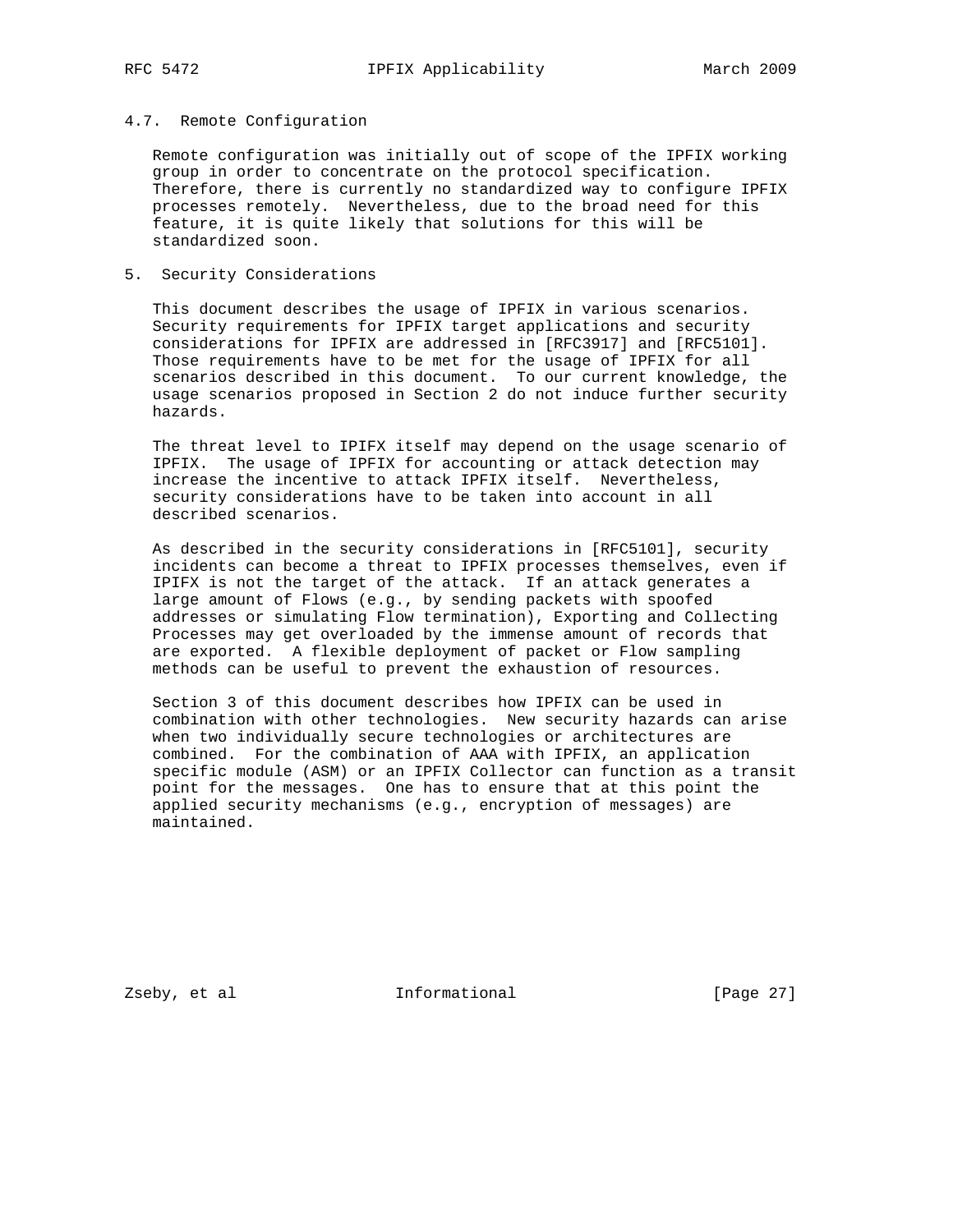# 6. Acknowledgements

 We would like to thank the following people for their contributions, discussions on the mailing list, and valuable comments:

 Sebastian Zander Robert Loewe Reinaldo Penno Lutz Mark Andy Biermann

 Part of the work has been developed in the research project 6QM, co-funded with support from the European Commission.

- 7. Normative References
	- [RFC4148] Stephan, E., "IP Performance Metrics (IPPM) Metrics Registry", BCP 108, RFC 4148, August 2005.
	- [RFC5101] Claise, B., Ed., "Specification of the IP Flow Information Export (IPFIX) Protocol for the Exchange of IP Traffic Flow Information", RFC 5101, January 2008.
	- [RFC5102] Quittek, J., Bryant, S., Claise, B., Aitken, P., and J. Meyer, "Information Model for IP Flow Information Export", RFC 5102, January 2008.
	- [RFC5477] Dietz, T., Claise, B., Aitken, P., Dressler, F., and G. Carle, "Information Model for Packet Sampling Exports", RFC 5477, March 2009.
- 8. Informative References
	- [Brow00] Brownlee, N., "Packet Matching for NeTraMet Distributions", <http://www.caida.org/tools/measurement/ netramet/packetmatching/>.
	- [DuGr00] Duffield, N. and M. Grossglauser, "Trajectory Sampling for Direct Traffic Observation", Proceedings of ACM SIGCOMM 2000, Stockholm, Sweden, August 28 - September 1, 2000.
	- [GrDM98] Graham, I., Donnelly, S., Martin, S., Martens, J., and J. Cleary, "Nonintrusive and Accurate Measurement of Unidirectional Delay and Delay Variation on the Internet", INET'98, Geneva, Switzerland, 21-24 July, 1998.

Zseby, et al **Informational** [Page 28]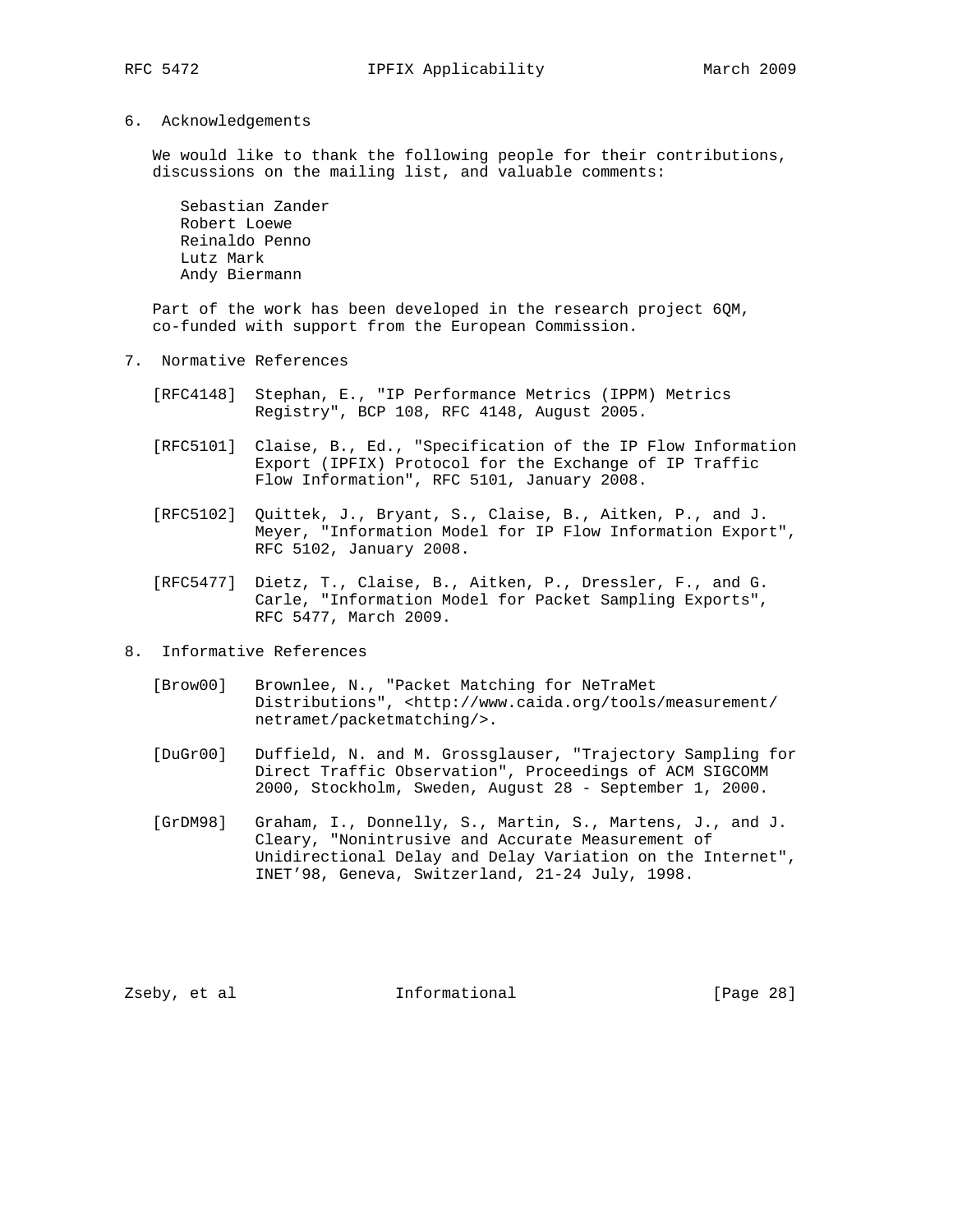- [RFC2679] Almes, G., Kalidindi, S., and M. Zekauskas, "A One-way Delay Metric for IPPM", RFC 2679, September 1999.
- [RFC2680] Almes, G., Kalidindi, S., and M. Zekauskas, "A One-way Packet Loss Metric for IPPM", RFC 2680, September 1999.
- [RFC2681] Almes, G., Kalidindi, S., and M. Zekauskas, "A Round-trip Delay Metric for IPPM", RFC 2681, September 1999.
- [RFC2702] Awduche, D., Malcolm, J., Agogbua, J., O'Dell, M., and J. McManus, "Requirements for Traffic Engineering Over MPLS", RFC 2702, September 1999.
- [RFC2720] Brownlee, N., "Traffic Flow Measurement: Meter MIB", RFC 2720, October 1999.
- [RFC2722] Brownlee, N., Mills, C., and G. Ruth, "Traffic Flow Measurement: Architecture", RFC 2722, October 1999.
- [RFC2903] de Laat, C., Gross, G., Gommans, L., Vollbrecht, J., and D. Spence, "Generic AAA Architecture", RFC 2903, August 2000.
- [RFC2975] Aboba, B., Arkko, J., and D. Harrington, "Introduction to Accounting Management", RFC 2975, October 2000.
- [RFC3246] Davie, B., Charny, A., Bennet, J., Benson, K., Le Boudec, J., Courtney, W., Davari, S., Firoiu, V., and D. Stiliadis, "An Expedited Forwarding PHB (Per-Hop Behavior)", RFC 3246, March 2002.
- [RFC3330] IANA, "Special-Use IPv4 Addresses", RFC 3330, September 2002.
- [RFC3334] Zseby, T., Zander, S., and C. Carle, "Policy-Based Accounting", RFC 3334, October 2002.
- [RFC3393] Demichelis, C. and P. Chimento, "IP Packet Delay Variation Metric for IP Performance Metrics (IPPM)", RFC 3393, November 2002.
- [RFC3577] Waldbusser, S., Cole, R., Kalbfleisch, C., and D. Romascanu, "Introduction to the Remote Monitoring (RMON) Family of MIB Modules", RFC 3577, August 2003.
- [RFC3588] Calhoun, P., Loughney, J., Guttman, E., Zorn, G., and J. Arkko, "Diameter Base Protocol", RFC 3588, September 2003.

Zseby, et al  $I_n$  Informational (Page 29)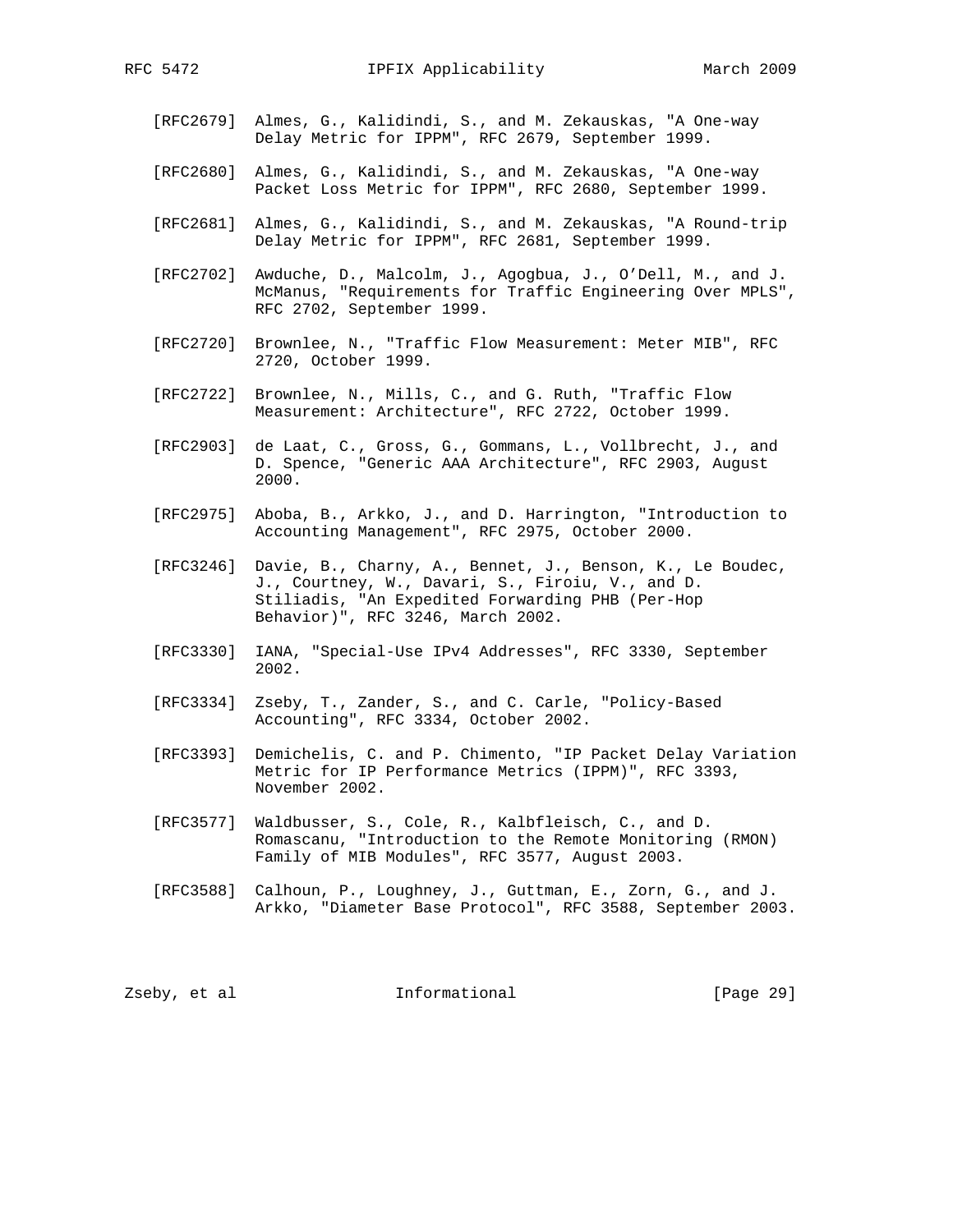- [RFC3729] Waldbusser, S., "Application Performance Measurement MIB", RFC 3729, March 2004.
- [RFC3758] Stewart, R., Ramalho, M., Xie, Q., Tuexen, M., and P. Conrad, "Stream Control Transmission Protocol (SCTP) Partial Reliability Extension", RFC 3758, May 2004.
- [RFC3917] Quittek, J., Zseby, T., Claise, B., and S. Zander, "Requirements for IP Flow Information Export (IPFIX)", RFC 3917, October 2004.
- [RFC4150] Dietz, R. and R. Cole, "Transport Performance Metrics MIB", RFC 4150, August 2005.
- [RFC4960] Stewart, R., Ed., "Stream Control Transmission Protocol", RFC 4960, September 2007.
- [RFC5470] Sadasivan, G., Brownlee, N., Claise, B., and J. Quittek, "Architecture for IP Flow Information Export", RFC 5470, March 2009.
- [RFC5475] Zseby, T., Molina, M., Duffield, N., Niccolini, S., and F. Raspall, "Sampling and Filtering Techniques for IP Packet Selection", RFC 5475, March 2009.
- [RFC5476] Claise, B., Ed., "Packet Sampling (PSAMP) Protocol Specifications", RFC 5476, March 2009.
	- [ZsZC01] Zseby, T., Zander, S., and G. Carle, "Evaluation of Building Blocks for Passive One-way-delay Measurements", Proceedings of Passive and Active Measurement Workshop (PAM 2001), Amsterdam, The Netherlands, April 23-24, 2001

Zseby, et al **Informational** [Page 30]